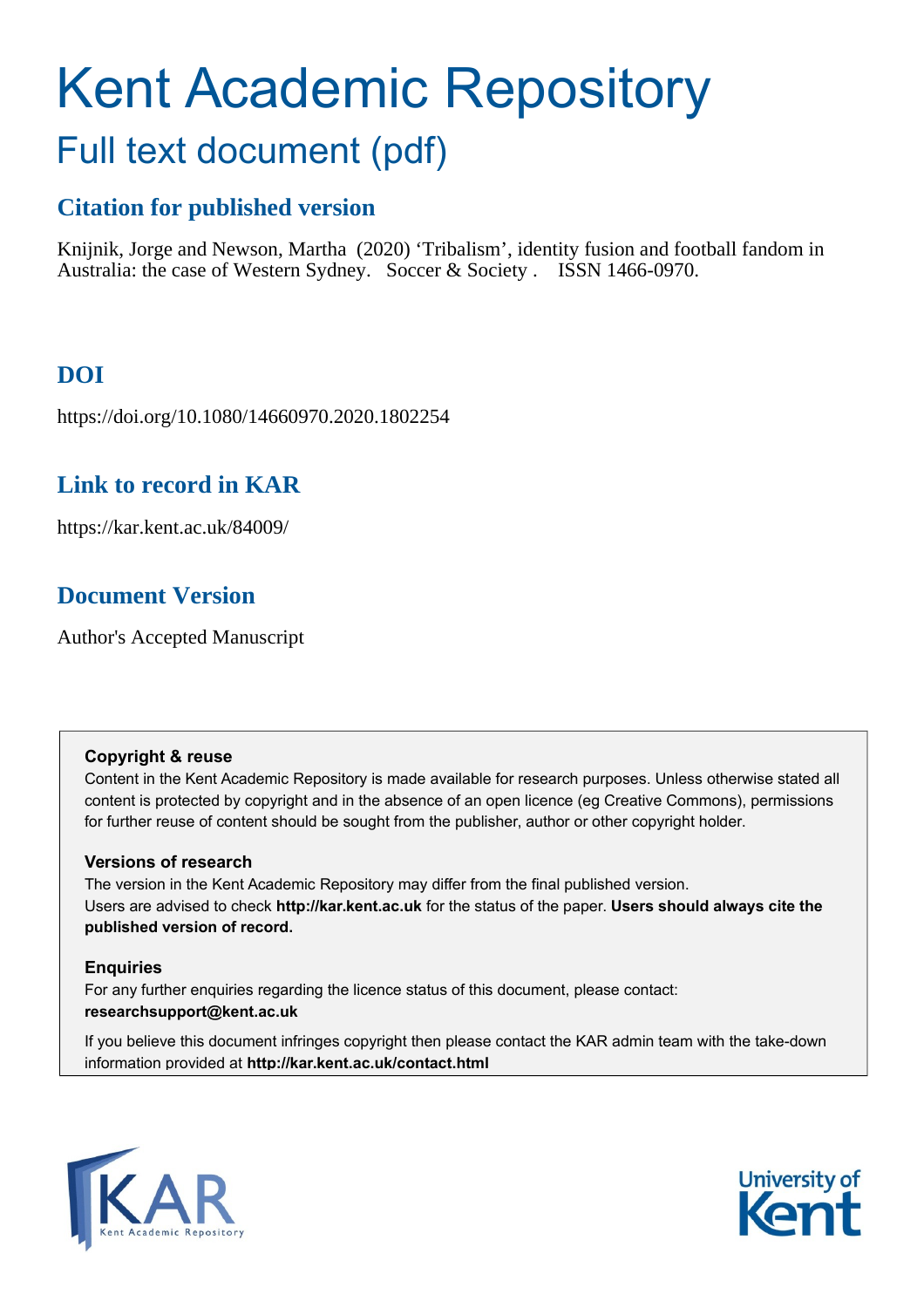

Check for updates

## **'Tribalism', identity fusion and football fandom in Australia: the case of Western Sydney**

Jorge Knijnik **D**<sup>[a](#page--1-0)</sup> and Martha Newson D<sup>[b](#page--1-1)</sup>

aCentre for Educational Research and Institute for Culture and Society, Western Sydney University, Penrith, Australia; <sup>b</sup>Centre for the Study of Social Cohesion, University of Oxford, Oxford, UK

#### **ABSTRACT**

Processes of group formation and social identity are key to understanding human behaviour in social domains. In football, 'ultras' groups are currently considered the most visible style of fandom across the football world. By binding individuals together, these groups create new social identities that make them an ideal context for understanding how people behave within group contexts. This paper employs identity fusion theory to analyse a one-year study of the Red and Black Bloc (RBB), an ultras formation in Western Sydney, Australia. With data collected using active interviews, online surveys, participant observation in football stadiums and fans' online forums, the paper discusses the set of circumstances that bought the RBB together as a cohesive unit. It concludes with a set of recommendations to Australian football administrators and beyond, offering a comprehensive view of fans' tribal behaviour and how to make the most of these findings for the betterment of their emergent leagues.

#### **Us vs. them**

'We are different'. This was the title of the social media post that the Red and Black Bloc (hereafter 'RBB', also known as the 'Western Sydney football ultras'<sup>[1](#page--1-2)</sup>), posted prior to the Sydney Derby, one of the most prominent fixtures of the A-League, Australian football's top male league. Football ultras have their roots in European fan practices from the late  $20<sup>th</sup>$  century, and nowadays are some of the most eye-catching sports fans around the world.<sup>[2](#page--1-3)</sup> With their chants, visual displays (the tifos), dances and marches, they create a carnivalesque atmosphere in and around football stadia.<sup>3</sup> Ultras are also known for challenging the commodification of 'modern football' and for their intense emotional attachment to their groups, $4$  which can lead to protests and even escalate to violent clashes.<sup>5</sup>

Thus, at the time of this social media post, the RBB, Western Sydney's ultras, was working hard to encourage its members to engage in its pre-organized fan activities, including the preparation of banners, pre-drinks in dedicated, pubs and marches through the streets of Western Sydney toward their home, the stadium. These These ritualized events were critical to warming up core fans, the RBB, for the Wanderers' big game. The post also detailed why the RBB were different from 'them', the Sydney FC supporters, whom they mockingly call 'the smurfs', due to their sky blue team colours:

In 3 years *we*'ve gained worldwide recognition. [*We*] Conquered a continent[.6](#page--1-7) [*We*] Moved masses all over the country. [*We have*] Been labelled and targeted. Yet [*we*] still managed to change the face of the game in this

**CONTACT** Jorge Knijnik **۞** j.knijnik@westernsydney.edu.au **■** Western Sydney University, School of Education, Bankstown Campus Locked Bag 1797, Penrith NSW 2751 Australia

© 2020 Informa UK Limited, trading as Taylor & Francis Group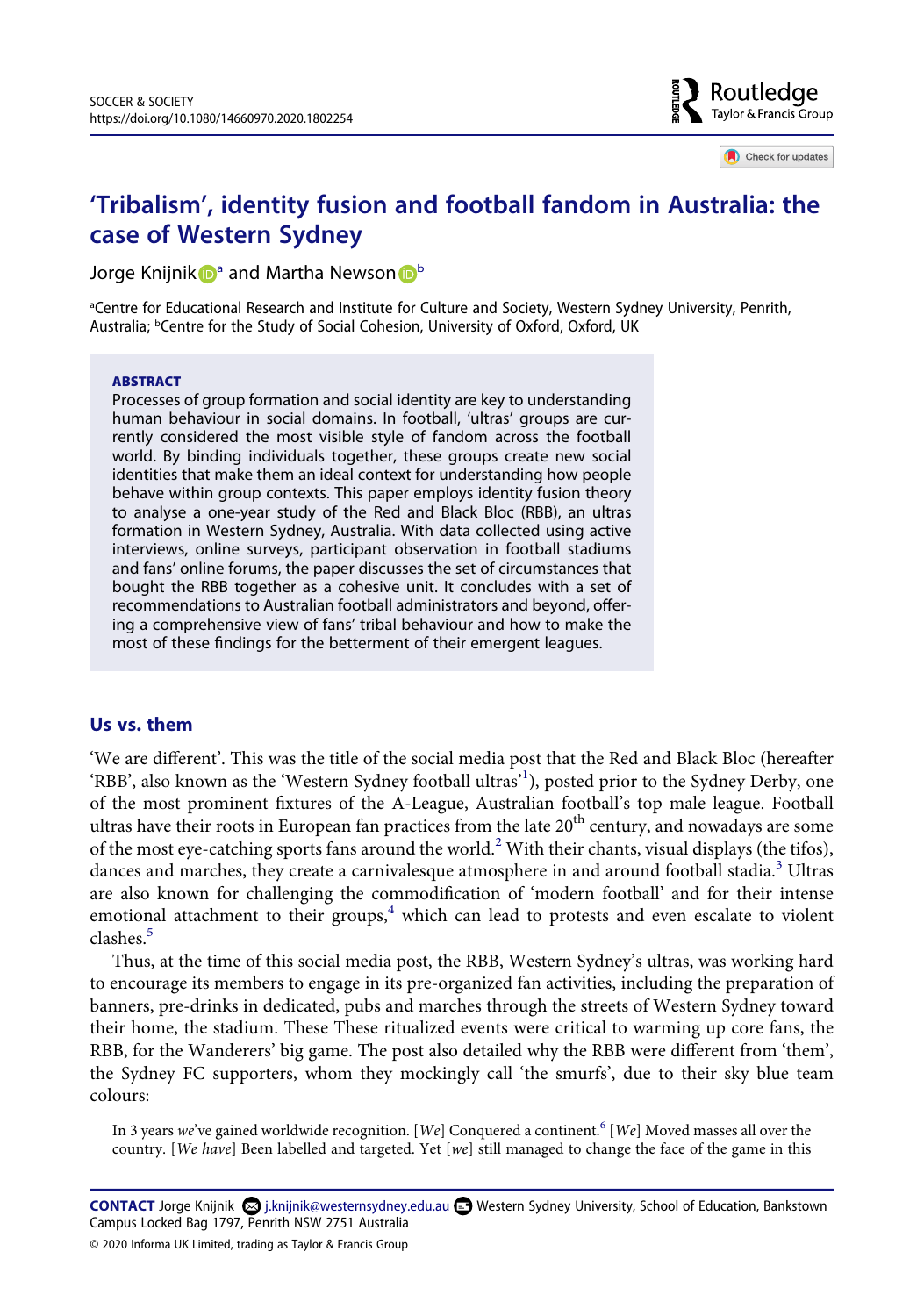#### $\circledast$  J. KNIJNIK AND M. NEWSON

country, on and off the pitch. *We* have set the bar high. *They*'ve had 10 years yet [*they*] still fail to match us. Known as the "bling" club and renowned for their "tough talk" from behind a computer screen. *They* take out their frustrations at rival fans using knives. [*They*] Put more effort into creating memes and taking selfies instead of chanting for 90 minutes.<sup>7</sup>

The 'us vs them' atmosphere painted in the RBB post is a common feature within football derby contexts, and indeed is a trait common to inter-group conflicts beyond sport.<sup>8</sup> Supporters' groups frequently emulate a battle or war-like atmosphere using chants, incessant drum beats, clear 'uniforms', and intimidating co-ordinated visual displays, sometimes lighting impressive pyrotechnics. These actions serve as a call to arms for fans to flock to the streets and stadia to better defend their teams against rivals – or, on occasion, against 'enemies'.<sup>9</sup> In Australia, other football derbies have also created a passionate atmosphere.<sup>[10](#page--1-10)</sup> However, the individual call transcribed above is particularly distinctive due to its context: the unique heterogeneity of the Western Sydney region; and the geographical, political, and social context of the RBB and the club they represent.

Known as the 'Australian home of immigrants', Western Sydney is the most culturally diverse region in the country and one of the biggest immigration zones in the world.<sup>11</sup> Nearly 60% of its inhabitants are first or second generation migrants.<sup>12</sup> Despite its size and political-economic import for the rest of the country, Western Sydney is not a postcard image of Australia. It is distant from the internationally famous views of the Sydney Opera House and the Sydney Harbour Bridge; it is also far away from the city's celebrated beaches and the costly real estate in Central and Northern Sydney. People from Western Sydney endure daily hardships: lack of employment, high crime rates, and reduced access to high-quality public services. In addition, Western Sydney's diverse populations face bigotry and discrimination from Australia's Anglo-dominated mainstream media.<sup>[13](#page--1-13)</sup>

Racist social media accounts in Sydney and across Australia that target culturally diverse communities are often associated with discriminatory remarks and actions towards football or 'sokkah'.<sup>14</sup> Regarded as an 'ethnic game', the 'round ball code' has still not been adopted by mainstream Anglo communities in Australia; it has actually existed on the social fringes of the country, particularly within Western Sydney's diverse ethnic and cultural groups.<sup>[15](#page--1-15)</sup>

This ethnic potluck is the area that the Wanderers represent; this is the region where RBB members were born and have grown up. Being raised within several footballing communities across Western Sydney, the young men who founded the RBB not only witnessed but also felt the pain of this discriminatory context.<sup>16</sup> Western Sydney football fans have resorted to using social media channels to report police intimidation and violence towards football fans during their marches or at the doors of games; videos which have documented terrifying police dogs and heavy-handed body searches, including of young children<sup>17</sup>. On the other hand, the RBB's proximity to the game of football has helped them to become familiar with the global culture of the world game<sup>[18](#page--1-18)</sup>; their online exchanges via social media have taught them about the ultras movement, the most promi-nent fandom culture that currently pervades European, South American and Asian terraces.<sup>[19](#page--1-19)</sup> Their determination to fight the prejudice and discrimination they have faced, added to their love of football, led them to form their own ultras group and 'stand atop the crest' to fight for Western Sydney, as this mission is 'more glorious than death'.<sup>[20](#page--1-20)</sup>

Research has already shown how 'prevalent the ultras style of fandom has become across the globe', $^{21}$  as these formations attract young people who form deep, lasting connections with each other and the group. One particularly potent explanation for this form of bonding comes from identity fusion theory, which is especially relevant to contexts where emotional stakes are high, such as football fandom.<sup>[22](#page--1-22)</sup> Fusion theory has already provided new and in-depth insights regarding the intensity of bonding and its outcomes among football supporters.<sup>23</sup> However, the fusion of such culturally diverse cohorts as the Western Sydney ultras in a country where football is not the main sport is yet to be studied. Hence, this paper intends to add to the existing literature regarding the general and specific causes that, once triggered, facilitate some inhabitants of Western Sydney's fusion to a football ultras group.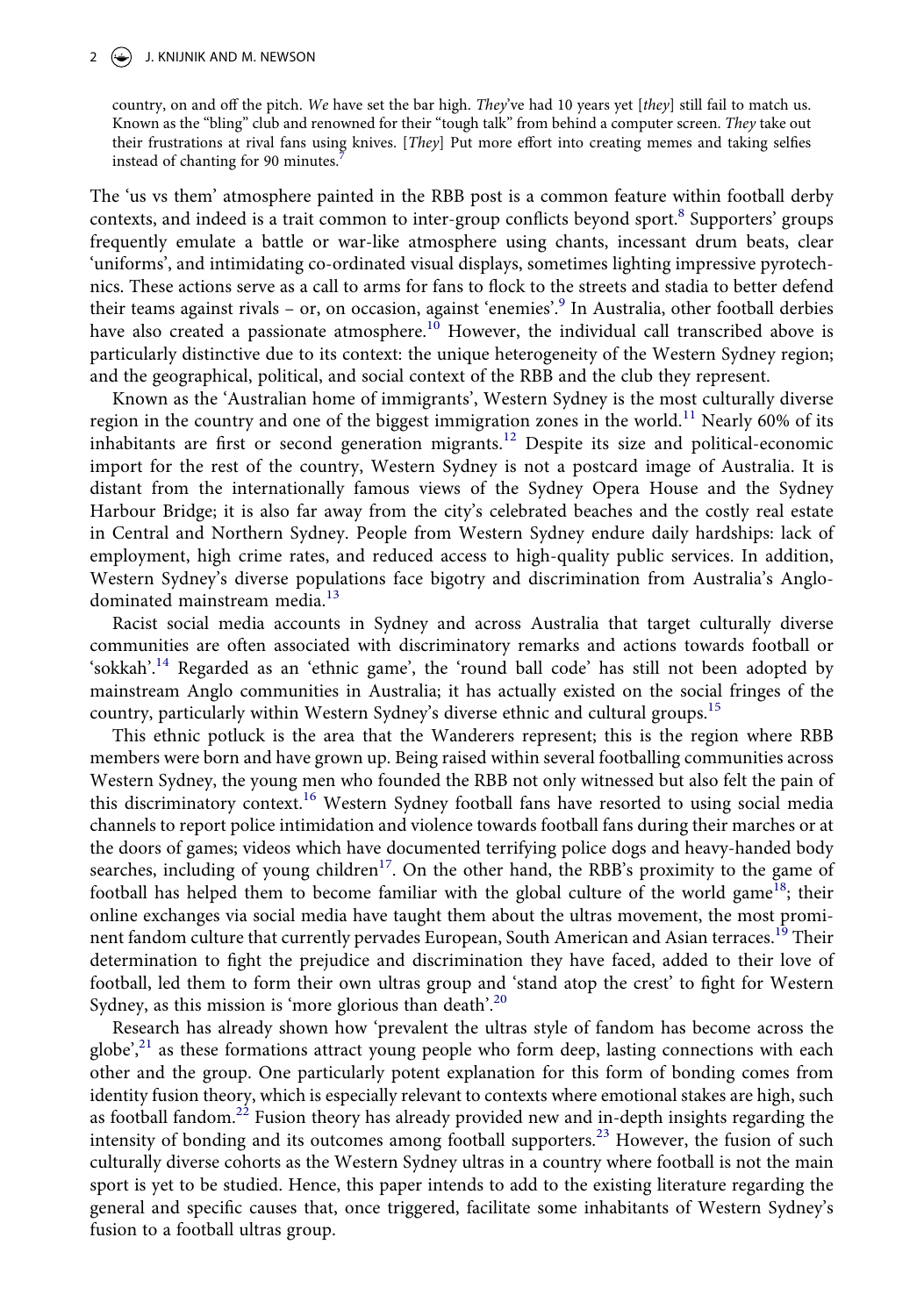This paper reports on the qualitative aspects of a one-year study that analysed the ties binding Western Sydney football fans, along with simple survey measures. It is particularly concerned with the psychosocial and cultural reasons that allowed for the creation of the 'us' represented by the RBB in this region. It employs the fusion construct to reveal the intricate mechanisms underlying the robust bonds between RBB members.<sup>[24](#page--1-24)</sup>

We start by looking at the identity fusion concept<sup>25</sup> and its connections to football fans, particularly ultras groups. Next, we detail the methodologies and procedures employed in this paper, with an emphasis on the interview process that was used to collect the data here analysed. Third, we discuss our findings and relate the participants' voices to the expanding literature on identity fusion. From this discussion it will become clear that, under certain circumstances, individuals 'fuse' to one another, incorporating their personal sense of self within their group identity. For emerging groups, this results in the creation of a group that may appear to have similar features to an individual's personal identity. The group, in turn, becomes particularly socially powerful, even fighting to preserve the new fused identities created in these social dynamics. We conclude by providing Australian football administrators with some recommendations that offer a comprehensive view of fans' tribal behaviour, enabling them to make the most of these findings for the betterment of their leagues.

#### **Identity fusion and football fandom**

The tendency to form groups is a human universal. From national identities to village communities; from reading groups to sports practice; and from political activism to illegal subcultures. Hence, studying the processes of grouping and how groups delineate their own identities is central to better understanding human behaviour in social domains.<sup>[26](#page--1-26)</sup>

Identity fusion is one form of group alignment that has a theoretical history in Social Identity Theory along with identification.<sup>27</sup> However, identity fusion is distinct from identification in numerous ways. First, a core feature of identification is that one's group identity is made salient in group contexts and, consequently, one's personal sense of self becomes lost in the group, or impersonalized.<sup>[28](#page--1-28)</sup> Group and personal identities work in a hydraulic fashion, with one or the other activated according to context.<sup>[29](#page--1-29)</sup> With identity fusion, one's sense of self is so completely immersed in the group that the two become fused. Activating a group identity thus activates one's personal agency, and vice versa. Similarly, heightened feelings of personal agency translate to group actions. People who are highly fused report an intense feeling of 'oneness' with the group and, as a result, a threat to their group feels like a personal menace leading to extreme and defensive actions.

Once fused, individuals within a group develop a 'visceral, family-like sense of unity or 'identity fusion".<sup>30</sup> They are more likely to manifest their desire to fight for their group, and some even express that they would die to safeguard the group's ideals and survival. Indeed, frontline soldiers and war veterans report particularly high levels of fusion to their groups. Threats to the group appear to be a powerful trigger for group members to engage in these personally costly, selfsacrificial behaviours, particularly when an individual is highly fused. $31$  This is because, for fused individuals, any threat to the group appears to be a personal threat and the response is one of intense, personal defence.

Identity fusion has been consistently related to intensely committed or extreme pro-group action[.32](#page--1-32) For instance, among fans of the UK's Premier League or among Brazilian *torcidas*  organizadas ('hooligan' groups) fusion predicts lifelong loyalty, <sup>[33](#page--1-33)</sup> physical fighting with rivals, <sup>[34](#page--1-34)</sup> a willingness to fight and die for the group, and even a willingness to lay down one's life to save imperilled group members.[35](#page--1-35) Football ultras in particular stand out for their bonds that lead them to take political and physical risks to fight for their team and group.<sup>36</sup> Researchers acknowledge the great heterogeneity among ultras groups around the world; from right-wing politicized clusters to more socially liberal communities, ultras are diverse and not easily defined.<sup>37</sup> Whether ultras are seen as the 'star of the show' or just written off by football or national authorities and mainstream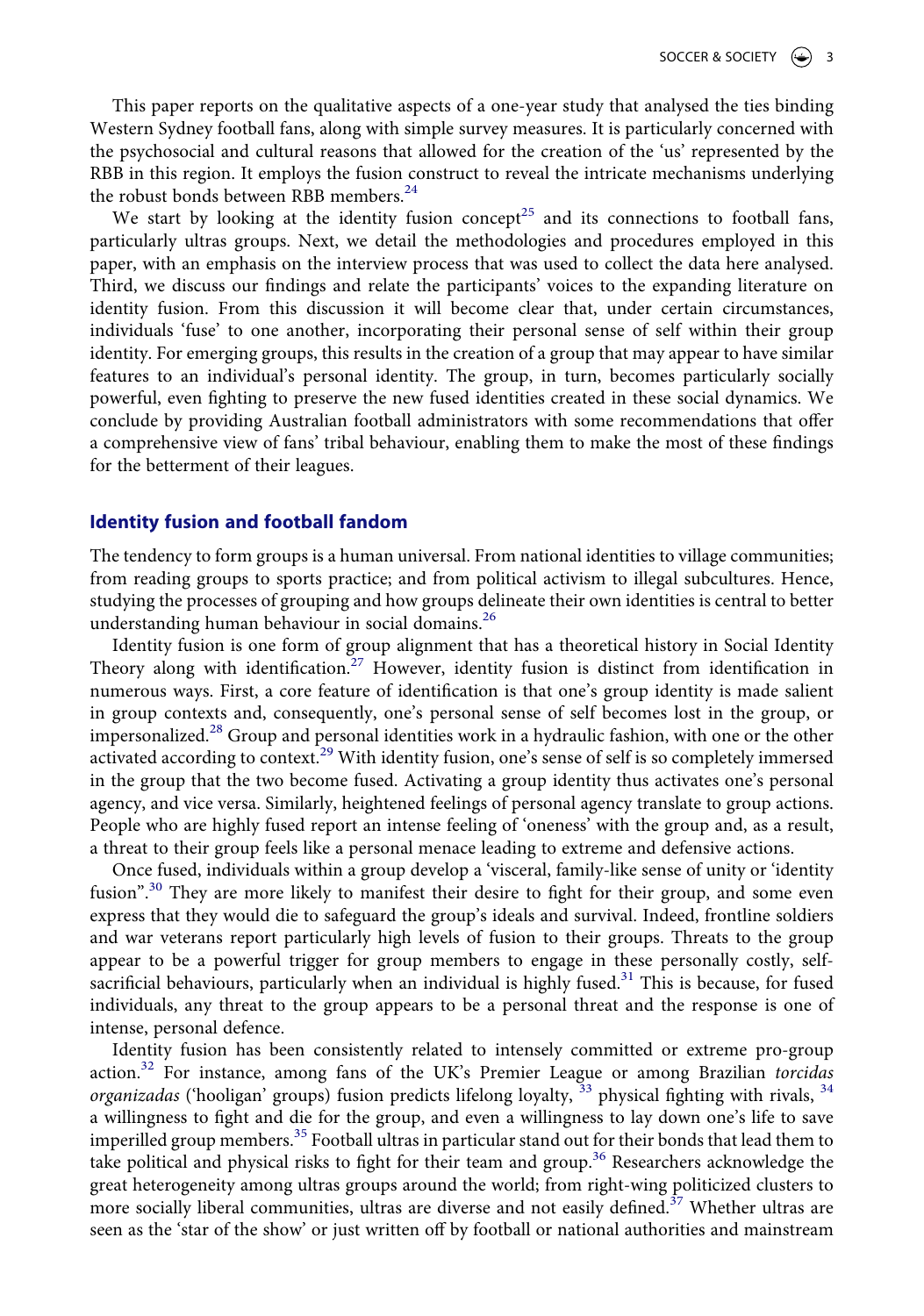#### $4 \quad (*)$  J. KNIJNIK AND M. NEWSON

media as violent or irrational groups,<sup>[38](#page--1-38)</sup> the fact remains that ultras across the world continue to attract more members who are willing to participate in their vibrant displays of colours and rhythms, their fervent chants, and who engage in their communal fandom activities, such as fund raising for charities or ultras parties at exclusive venues.<sup>[39](#page--1-39)</sup>

Young people readily see the benefits of joining the tight-knit communities found within ultras groups, yet the shortcoming that is rarely overtly displayed is a propensity to backing intergroup violence – possibly at any price.<sup>[40](#page--1-40)</sup> Research shows that highly fused people are especially likely to engage in violence to protect and defend their group, often indicating a desire for aggressive retribution against rivals under hostile circumstances.<sup>41</sup> Since the RBB's inception, the group has faced an unprecedented amount of surveillance and intimidation perpetuated by football stakeholders: from private security companies hired by stadium owners and the FFA (Football Federation Australia) to monitor RBB leaders' everyday lives, to police bullying and physical aggression off and inside stadia; all complemented by continued mainstream media profiling the group as criminally violent 'hooligans'.<sup>42</sup> This hostile environment has interfered with the RBB's ability and freedom to display their joyful but 'tense explosion of desires, meanings, bodies and languages'.<sup>[43](#page--1-43)</sup>

Next, we detail the methodologies employed in our field work with the Western Sydney ultras. We explain the interview procedures as well as our involvement with fans within stadia and social media platforms that enabled us to understand the mechanisms underlying the bonds tying RBB members together and to the collective. These are mechanisms which, on the one hand show similarity to those already explored in former research, $44$  but on the other hand also demonstrate the particular features that make the RBB a unique case.

#### **Methodology: the fusion scale, active interviews and political narratives**

Data for this paper were collected from in-depth interviews and the completion of the verbal fusion scale<sup>45</sup> with RBB members during the 2016–2017 A-League season. 51 participants completed the verbal fusion scale as part of a bigger study into group identities and behaviours conducted with Western Sydney Wanderers and Sydney FC fans.<sup>[46](#page--1-46)</sup> The fusion scale allows us to compare, in broad terms, how fused this subculture is compared to other groups, which sets a basis for the interviews that are analysed in this paper. Interviewees included one woman and six men between their early 20s to their early  $30s^{47}$  $30s^{47}$  $30s^{47}$  Representing the cultural diversity of Western Sydney, participants were second generation Australian migrants with ethnic backgrounds from the UK, Southern Europe, South America, the Middle East and Africa. Participant observation in the stands as well as in the group's social media channels were also used to complement the interviews.

It is important to highlight that during both the conversations and the observations we were dealing with passionate football fans with strong views about their role within their group, their group's role within the club's context and moreover, within the Australian football milieu. Hence, our exchanges with research participants were far from dispassionate conversations where interviewers are discreet and interviewees offer appropriate answers to all questions. On the contrary, the interviews were vibrant processes where all contributors were extremely involved with the topics of the dialogues and their online posts; participants were full of life and neutrality was neither pursued nor agreed.<sup>[48](#page--1-48)</sup>

This discrepancy between the active dialogues discussed here and more homogenous methods of controlled interview processes is critical to this research; the active interviews and participant observations unite the methodology and the theoretical background employed, to analyse the data produced in this field work. Metaphorically, in a similar vein to the research participants who act intensively and come to life while engaging with their group, our data becomes clearer as we relate it to group actions; the evidence starts to make sense as individuals disclose the social processes through which their identities have been fused to the RBB.<sup>49</sup>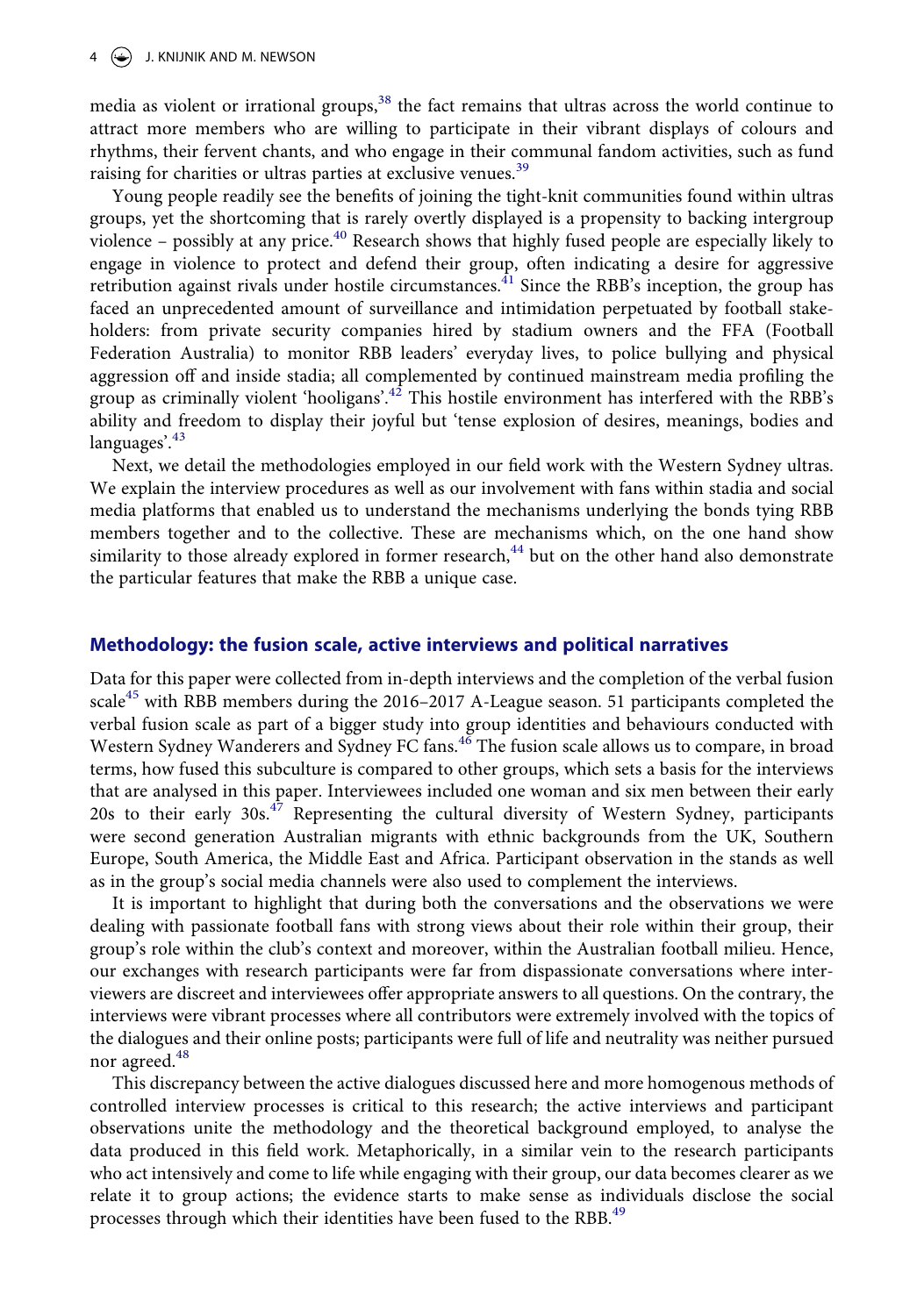Personal and political narratives are the content of this paper. These accounts come from Western Sydney residents, which means first or second generation migrants for whom cultural diversity and football mix as a way of life.<sup>50</sup> Participants were keen to let us enter their worlds of fandom, sharing with us their personal and social meanings of belonging to the RBB. On the one hand, they disclosed to us their viewpoint of this extreme involvement. On the other hand, we created a space for participants to reinvent their football journey as they were narrating their stories. This interview methodology is applicable due to its ability to provoke self-reflexivity among interview contributors, generating a varied group of narratives that permitted us to not only define their feelings and attachments within their group, but also to draw inferences about the networks among the RBB as a whole. $51$ 

As an energetic and dialogical interview procedure, we have considered the creation of actualities that occurred in the very moments of expressing the stories.<sup>[52](#page--1-52)</sup> The potential distance that could exist between interviewers and interviewees was lessened via two components of our methodology: first, from the outset we made it clear that we shared the same passion that our participants had for football, which was authentic. We discussed football stories with them beforehand and tried to create a 'ground zero' of communication where the pleasure of the activity was enough on its own.<sup>[53](#page--1-53)</sup> Second, we let our participants take ownership of the interview process; we were involved in their accounts and expressed a desire to be part of their football world.<sup>[54](#page--1-54)</sup>

As well as the physical embodiment of RBB identities, the RBB is also socially constructed on the Internet. The group relies on social media: to keep members tied to their core objectives and messages, and also to garner increased cohesion. As online activity proved to be an important part of the RBB's cultural formation, it provided us with a rich source of natural data to analyse. Discourse on these platforms has shown how RBB members, and indeed Western Sydney Wanderers fans, use social media to negotiate their identities and their relationships to their communities.<sup>[55](#page--1-55)</sup> As we participated in these forums, these discourses in the format of social media posts were collected, categorized and related to fusion theory.

In the next section, we present and discuss the data collected in relation to the development of identity fusion in the context of Western Sydney ultras. We show how the group's activities facilitate fusion in some individuals who, once fused, struggle to keep members of the RBB united at all costs, whilst also staying fused with the group. All voices have been anonymized. <sup>[56](#page--1-56)</sup>

#### **Personal agency: the fused football fan**

Of the 51 RBB members who completed the survey, there were 42 men, 7 women, and one participant who preferred not to answer the question. The youngest participants were 18 and the oldest 60 (*M* age = 28.82,  $SD = 8.92$ ). As expected, there was a mix of ethnicities represented including Anglo/British (48%), other European (22%), Hispanic/Latino (6%), Arab/Middle Eastern (4%), Aboriginal/Torres Strait Islander (4%), East/South East Asian (4%), or mixed cultural heritage (2%). Nonetheless, 94% of participants spoke English as a first language. The participants tended to report relatively high levels of education and social backgrounds; only 18% left school without a certificate or diploma, 36% obtained these qualifications, and 46% had university-level qualifications. Furthermore, 31.4% described themselves as working class, 56% middle class, 4% upper class, and 10% did not answer the question.<sup>57</sup> Our study may have suffered from self-selection bias whereby more educated and more middle-class fans may have been more willing to engage in the relatively lengthy task of completing an online survey. This could skew results, revealing less about what working class fans feel about the club.

The surveys RBB members completed revealed relatively high levels of fusion to both the subgroup (RBB),  $M = 4.96$ ,  $SD = 1.13$ , and the superordinate club (WSW),  $M = 5.33$ ,  $SD = 0.98$ . Fusion to club was significantly higher, suggesting that subgroup membership may follow passion for the club, rather than the other way around,  $t(50) = 2.70$ ,  $p = .009$ .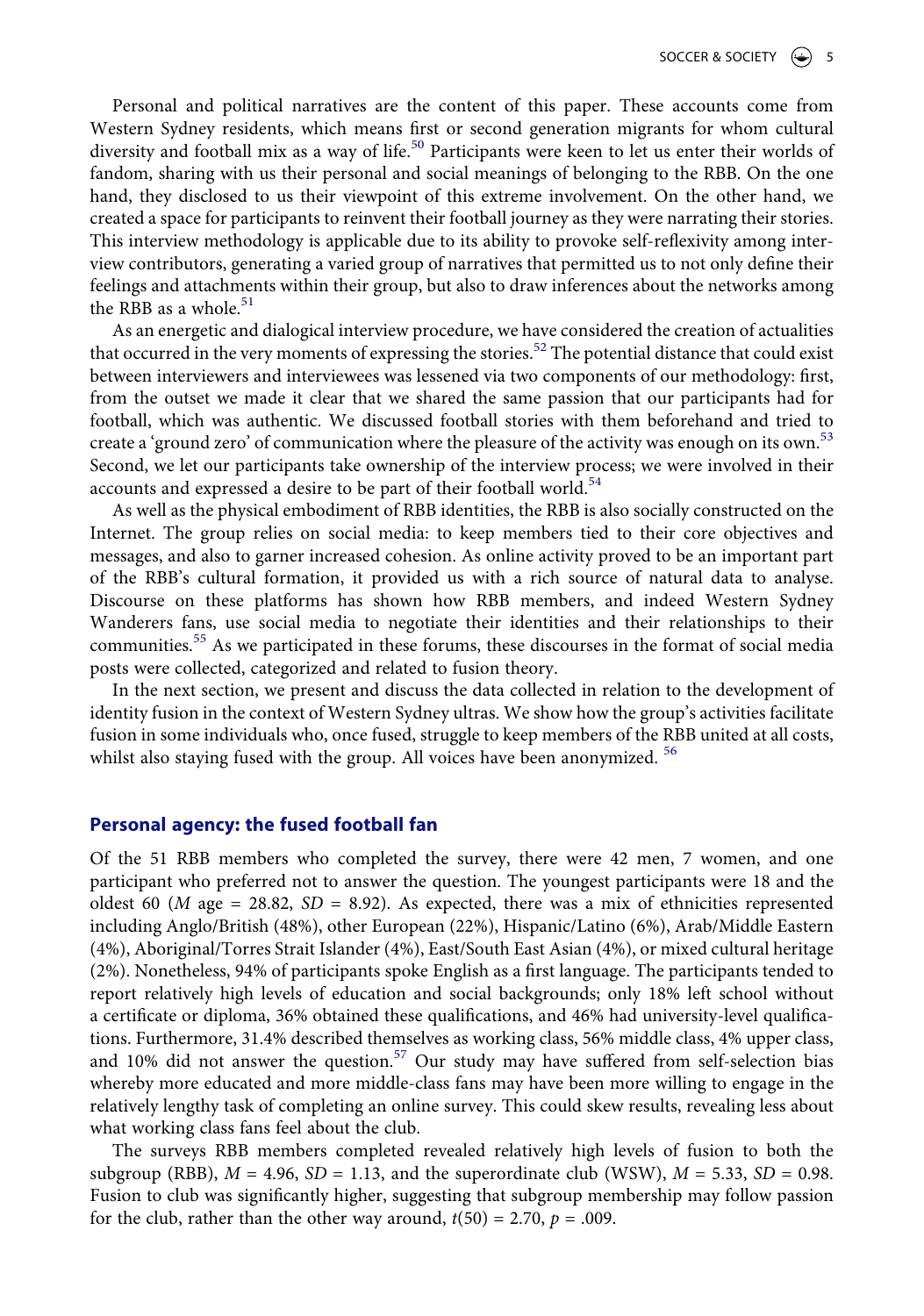#### $6 \quad (*)$  J. KNIJNIK AND M. NEWSON

Fusion among RBB ultras was higher than the fusion documented among hardcore Brazilian fangroups (*torcidas organizadas, M*= 4.23, *SD* = 1.54),<sup>[58](#page--1-58)</sup> Indonesian members of 'hooligan' groups  $(M = 4.44, SD = 1.59)$  $(M = 4.44, SD = 1.59)$  $(M = 4.44, SD = 1.59)$ <sup>59</sup> or fans of the UK's top two leagues  $(M = 3.88, SD = 1.38)$ <sup>[60](#page--1-60)</sup>

Behaviourally, 52% of participants reported engaging in verbal abuse against their rivals, while 10% reported physical fights. A further 6% reported engaging in football-related vandalism, but none of our participants reported having received banning orders for their football behaviours.

Stories of individuals who are deeply fused to a group usually reveal high levels of personal agency and connection to the group and its activities.<sup>61</sup> Within the football fandom context, the profound personal investment (both socio-emotional and also financial) that fused individuals make to their groups tends to far exceed that of the regular football fan.<sup>[62](#page--1-62)</sup>

RBB members' accounts corroborate these findings. First, throughout the interviews, they proclaimed their strong emotional connection to the group, and how this both empowers them and makes them feel part of something bigger.

It's a real feeling of comradery, everyone's being provocative, it doesn't matter if you've been to one game or 100 games, just to know that you're ... it kind of feels like you're a part of the team, by being in the RBB. (P1)  $^{63}$ 

The solid sense of oneness to the group that this participant announces is similar to what has been found in the literature not only within other ultras football fans, <sup>64</sup> but also among a diverse range of group formations (including martial arts practitioners, baseball fans, and even revolutionary groups in the Middle-East and Muslim extremists<sup>65</sup>). Shared by these groups is an unerring comradery, a deep and lasting fusion. This feeling of heightened personal agency which is elevated by fusion to a group, was evoked by all interviewees in reference to extreme group bonding being the basis that sustains ties between RBB members.

The social movement that initiated the RBB, a group that appeared even before the official existence of the superordinate club itself (the Wanderers),<sup>66</sup> also helps to explain the creation of 'oneness' in this ultras formation. One participant from the Western Sydney online football forums confirms that the FFA and the management of the future club facilitated a range of community inputs in the creation of the Wanderers that were key to giving them voice and agency:

No other A-league club that follows the franchise model gave potential supporters that sort of input, whether what the club would be named, the colours that would be worn, the preferred betting to be paying out of, they never got that input. And the club in its infancy were holding forums all around Western Sydney, allowing future supporters their input. So it's to me that whole part attracted me, it was definitely appealing ... (P2).<sup>67</sup>

This sense of belonging originates in the club's very inception in the league and adds to the emotions elicited by the club's first successful season. This is described by the participant as '... a complete whirlwind . . . ', which created ripe conditions for the escalation of bonding between RBB members. Sensing that being part of the RBB is a way to have an input in the team – both on and off the field – largely augmented members' personal agency and feelings of oneness:

supporting Western Sydney 'cos it gives your town, your city, where you're from a voice, and then when you play well on the field . . . it's something to be proud about . . . and that's why I've always wanted to get into active support, it's like actually I have a literal voice you know, in active support. (P3) <sup>[68](#page--1-68)</sup>

The way that identity fusion acts to create the sort of social identity that simultaneously invests the individual and the group<sup>69</sup> is positively embodied in these words: the participant feels that his voice is important ('I have a literal voice'). The membership of the group gives him personal agency and he knew this would happen even before joining the group ('I've always wanted to get into active support'), which shows the extent that the RBB's community and sense of oneness appeals to the youth from Western Sydney.

RBB membership and the fused identity that tends to come with it contributes to an elevated sense of personal agency that allows individuals to perform in ways that would have been unthinkable prior to this affiliation. Small, everyday occurrences such as wearing 'a Wanderers jersey out in the city, you know, Sydney FC territory' become symbols of bravery and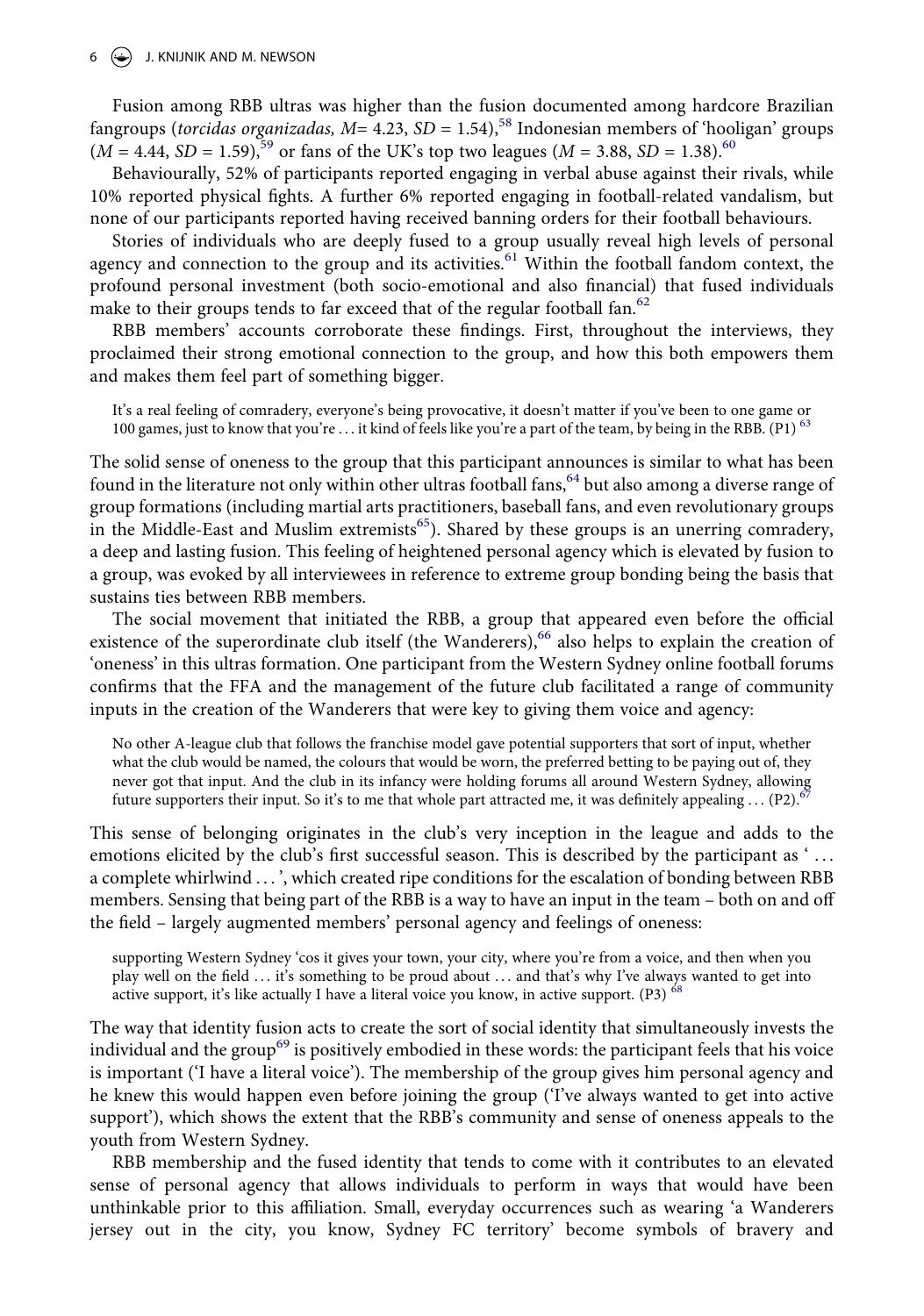accomplishment to RBB members. Visually identifying one's allegiance prompts other Western Sydney fans to 'come out', reveal their own football identities, and show how proud they are: 'I get so many other Westies coming up and going "go the Wanderers"  $(P4)$ .<sup>70</sup> In the following section we explore this mutual power between fused individuals and the group.<sup>[71](#page--1-71)</sup>

#### **The 'Westies'**

The 'Westies' is a pejorative nickname given to people from Western Sydney by the 'mainstream' communities from the 'East' side of the city. It refers to a stereotypical view of Western Sydney residents as unemployed, lazy, and who depend upon government payments. Compounding this discrimination is the further level of prejudice tied up in attitudes towards the region's culturally diverse populations. $72$ 

On the other hand, the strong identification that 'Westies' feel with their region fortifies the psychosocial bonds among them, facilitating the process of fusion.<sup>73</sup> The team's name, in clear opposition to the more privileged East of Sydney, has also impacted the way in which the 'Westies' construct their identity within their fan community, and in particular within the RBB. As P4 reveals, before the Wanderers existed, he never witnessed 'anyone ever being proud of openly say,"yeah, I'm from Western Sydney, yeah"'. Nevertheless, once the team appeared and the RBB emerged, his state of mind in relation to the group became a feeling that surpassed everything that he had previously lived. It was, 'a family thing'. This sentiment signposts a sense of psychological kinship, <sup>74</sup> indicative of high levels of identity fusion not only among football fans but also among many other tightly bonded groups[.75](#page--1-75)

For this participant, the group's territory is so acutely relevant to his allegiance with the RBB that, while comparing the group's celebrations after an important victory in the Asian Champions League to some of his international football experiences, he declares:

I'm someone who's travelled to Moscow for a Champions League final between Man U and Chelsea and I got to see my team win in a penalty shootout. But that moment in Parramatta,<sup>76</sup> in my own community surpasses that moment. That's how much it means to me. (P4)

Yet, geography here does not only mean a place on the Australian map; it carries an identity laden with social implications and cultural values. These are the core elements that help strengthen ties among group members. As such, Western Sydney, more than a large region, becomes a 'potentially vast imagined community<sup>77</sup> of similar individuals. As another participant emphasizes, the WSW's name is born of its geographical identity and this 'represents Western Sydney . . . it tells you what the type of people who are supporting this club are.'  $(P5)^{78}$  $(P5)^{78}$  $(P5)^{78}$ 

But, what 'type of people' are they? The participant clarifies that they are not like Eastern Sydney people to whom he feels Western people cannot really connect to since 'there is always something about money'; the Westies are the right people to establish a relationship with 'because we're from the working class'. Fusion to the RBB thus reflects a powerful bond<sup>79</sup> not just to one's sporting group, but to people from the same region and social class. In their idealized community, Western Sydney people are workers who give their lives to the city, as the lyrics of one RBB chant demonstrate:

We are the RBB! Listen to our Call! Together we are the blood of this city, Suits will come and go, But the bloc will never fall, Now it's time to lose yourself, to West Sydney<sup>80</sup>

In this chant, in addition to the social and geographical identities that are highlighted, the RBB also proclaims itself as invincible: the suits, the club's owners and managers will come and leave, in stark contrast to the Bloc; an unerringly strong entity in which members are so powerfully connected to each other, that it will 'never fall'.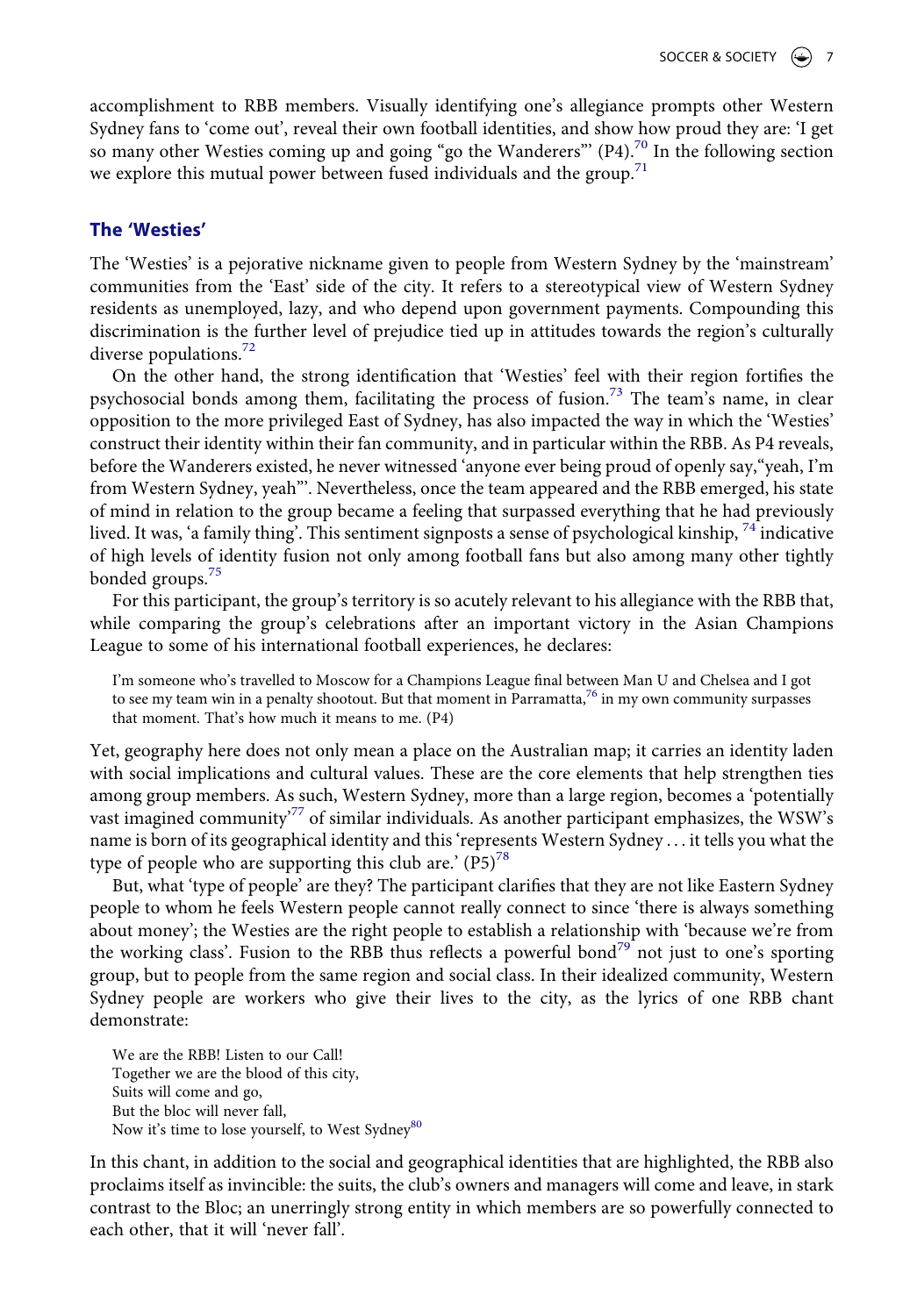#### $\mathcal{B}$   $\Rightarrow$  J. KNIJNIK AND M. NEWSON

The social bonds that connect RBB members and communities of Westies is manifested in many ways. This is particularly pertinent when the RBB face their main opponents, fans of Sydney FC, who typically come from 'East' Sydney.<sup>81</sup> In the following social media post, it is possible to again see reference to geography and the related class distinction that simultaneously separates the two clubs' fans and appears to strengthen the bond between RBB members.

So to the ESFC<sup>82</sup> wannabe; After you finish sipping on your soy latte, grabbing money from your daddy, waving goodbye to your goldfish (who is also an ESFC member) and kissing your boyfriend goodbye, remember; you are stepping into Western Sydney, stepping into enemy territory, stepping into hell.

The derogative references to someone who lives in 'daddy's pocket' and has a comfortable life are important signs of the social class bonds that unite RBB members. In addition, the mention of a homosexual relation ('kiss your boyfriend goodbye') reveals a hegemonic, toxic masculinity<sup>[83](#page--1-42)</sup> that pervades the group and is a strong ideological cornerstone of the group's identity. Next we discuss how the RBB members relate to their enemies (both real and imagined).<sup>[84](#page--1-43)</sup>

#### **Outgroups and 'modern football'**

'Modern football' is a profitable scheme rooted in neoliberal capitalism that, at its core, is intent on transforming the passions of the footballing community into a commercial operation.<sup>[85](#page--1-45)</sup> Over the past four decades, modern football institutions have pushed for the commodification of all facets of the game. The main doorkeepers of this football corporate – football authorities, first tier clubs, police and mainstream media – enforce a sterilized atmosphere on the terraces, which frequently clashes with ultras' wishes to uphold their own cultural expressions within the stadia.<sup>[86](#page--1-76)</sup> Ultras across several European, South American and Asian stadia have opposed this 'modern' neoliberal disruption of their traditional footballing communities by creating the 'against modern football' movement<sup>87</sup>: as such, tifos, banners and T-shirts displaying the 'against modern football' slogan have been pictured on ultras' stands around the world since the early 1990s.<sup>[88](#page--1-47)</sup>

As the fusion process intensifies the bond among group members, their group ties not only become as strong, if not stronger, than their family links<sup>[89](#page--1-48)</sup>; they also are driven by 'identity fusion to defend their fellow fans in the face of perceived outgroup threats'.<sup>[90](#page--1-49)</sup> Our interview participants reported a clear perception of the outgroups that threaten the RBB's existence: the media, the police, and football authorities; or, in other words, the gatekeepers of 'modern football'.

Participants accuse the media of portraying them badly to the 'bulk of the population who still take the words of the news as gospel' (P4). As Australia is a multi-sporting nation where football is not the dominant sport, the participants understand that the media protects the other sporting codes while undermining their beloved football. For instance, one participant complained that:

In last year's Melbourne Cup<sup>91</sup> there were 93 people arrested, something like that, at a Wanderers game one person will be arrested and there'll be a statement from news 'oh no, we've got to crack down on this behaviour blah blah blah' at the Wanderers game, but then they'll phrase the behaviour off the Melbourne Cup, it's always bullshit, it gets spun and then fed into media and then media reports it. (P4)

Another participant believed that the media will never care about the good things that the RBB does, as they just want to exaggerate minor issues to create moral panic $\sigma^2$  among the majority nonfootballing Australian population:

My opinion on how the TV shows us, they just want to tarnish the league, they put a negative spin on active support. Like, you will never ever see a tifo or anything go up on in the news coverage of the city Derby. But if you see a fight outsight the city Derby, that will get on the news. And then people think 'all right, football supporters are all thugs' and so the Australian media big that up, and that's how the Australian average person feels. I work with people who have no interest in football, and you talk to them about it and they're like 'oh isn't it dangerous'. (P3)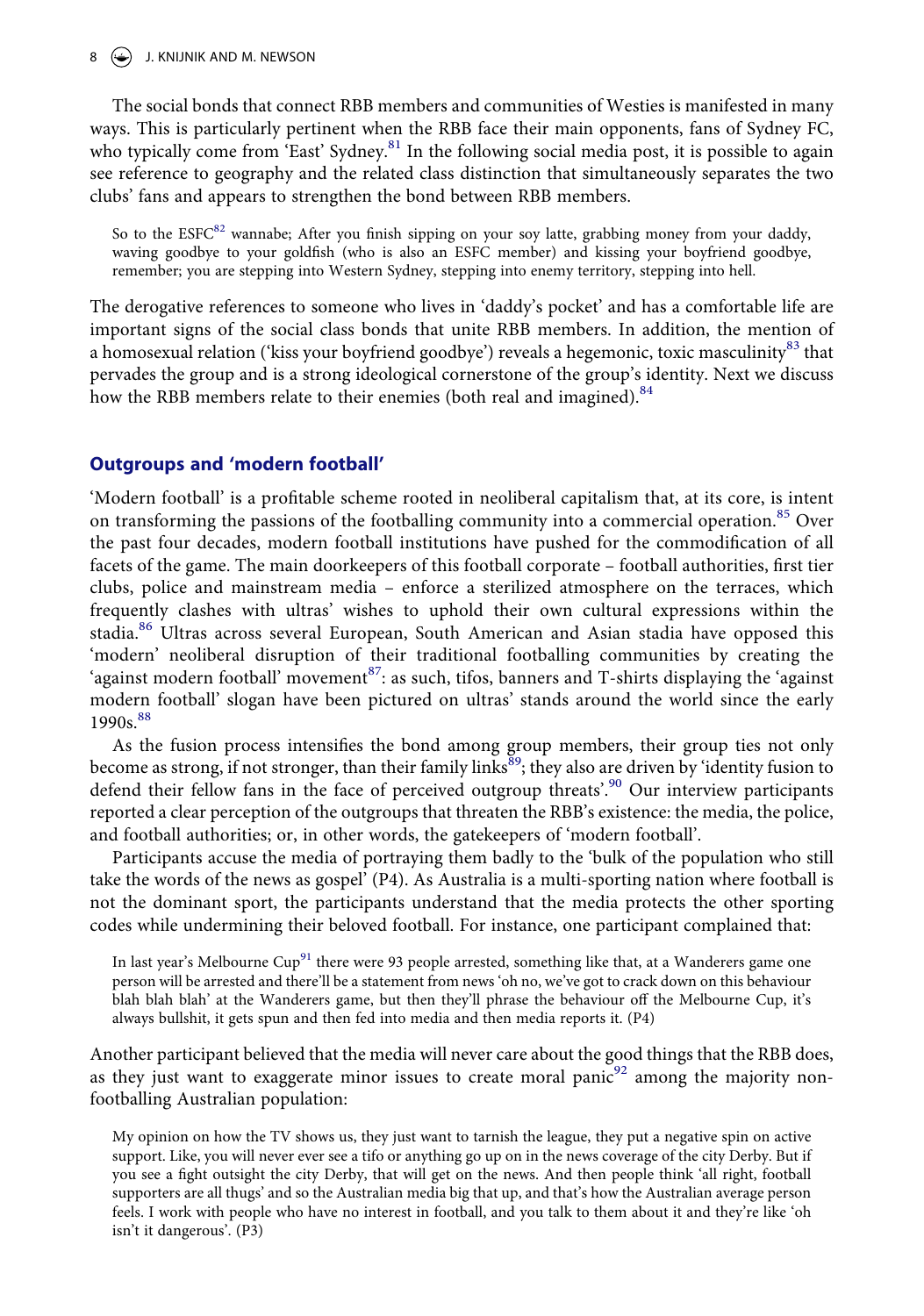Whether or not participants' 'conspiracy theories' are grounded in reality is beyond the scope of this paper, but what is clear is how the characterization of the RBB as a persecuted group feeds in to its members' already intense, fused identities. For fused RBB members, threat perception (both real and imagined) boils down to the shared meanings and painful experiences<sup>93</sup> of being badly reported in the mainstream media – including members who have lost their jobs for having their pictures portrayed as 'football hooligans' on the front pages of the Sunday edition of a national newspaper. Those who suffer in these acts of public humiliation end up developing a 'robust and enduring state of psychological kinship['94](#page--1-53) that only strengthens their collective ties. One participant shows an awareness that RBB members are at odds with the norms and expectations of 'modern football': 'Yeah it's a pretty big mentality against modern football, and against all the corporate sponsorship and stuff like that ... that's what we don't want' (P1).

The police are another recurrent theme, presented in a negative fashion in participants' discourse. The adversities that RBB members report when facing the police on the terraces and outside stadia substantiate the notion that intense shared experiences produce fusion.<sup>95</sup> One participant states that the police have injured him and his friends:

yeah from the police .... like I've been pepper sprayed at, like with friends of mine and they overreact at things, they're the ones that incite us and when some people who can't keep it together react then they make a big deal out of it (P4).

This pepper spray incident happened at the end of the 2014/2015 A-League season (April/2015) and involved the police invading the home terrace to chase one particular fan who allegedly had a minor physical clash with one police officer. The incident caused panic and injuries among fans, as well as intense traffic in the RBB's social media channels. Amidst several claims of people being followed by the police and feeling intimidated by the large law enforcement presence, including riot squads at matches, there were posts that reflected the 'oneness' of the RBB: 'we need to defend ourselves'; 'we are all a family, but RBB is being antagonized by club and police'; 'you back your mates in a fight'. The close kinship of the group is well represented by the following social media post:

The pepper spray episode was but the last straw in a never ending tirade of attacks against not only our freedom as football supporters but as citizens of a country with apparently laws that protect us. I myself have been pepper sprayed by police indiscriminately, my phone searched by police unlawfully etc. If we do not take a stand as one we might as well bend over for the FFA and Police to take away all our freedoms<sup>[96](#page--1-55)</sup>

As the RBB assert that they should 'stand as one' to fight against police violence and injustice, they exemplify the 'family-like sense of unity'<sup>[97](#page--1-56)</sup> that identity fusion affords their group. In the following, final section, we discuss how this process of cohesion in the face of discrimination via fusion is shaped by the fandom rituals that RBB members perform on and off the terraces.

#### **Collective rituals: emotional arousal and the power of football fandom to 'unite us all['98](#page--1-79)**

Football may lack an exegetic dimension and is not a self-conscious ritual<sup>[99](#page--1-57)</sup> but these points do not diminish the power of the ritual arena to forge social interaction and solidarity.<sup>[100](#page--1-58)</sup> Indeed, football matches constitute secular rituals by transcending the normal to create a liminal space<sup>101</sup> within which males hug, kiss, <sup>[102](#page--1-81)</sup> and can enact a range of moods and emotions that are otherwise seen as emotional or irrational.<sup>103</sup> The *communitas* generated by football crowd rituals allows noncontractual relationships, which can form across time and space and are not constrained by locality.<sup>104</sup> These 'neo-tribes'<sup>105</sup> provide fans with shared, community derived experiences, which are potentially sought through a search for communitas.<sup>[106](#page--1-63)</sup>

As an authentic ultras formation, the RBB conducts its own unique rituals off and on the terraces. These informal rites come in several forms and shapes. Many of these are exemplified in tifo culture (a football-based cultural identity encompassing hard-core fandom), including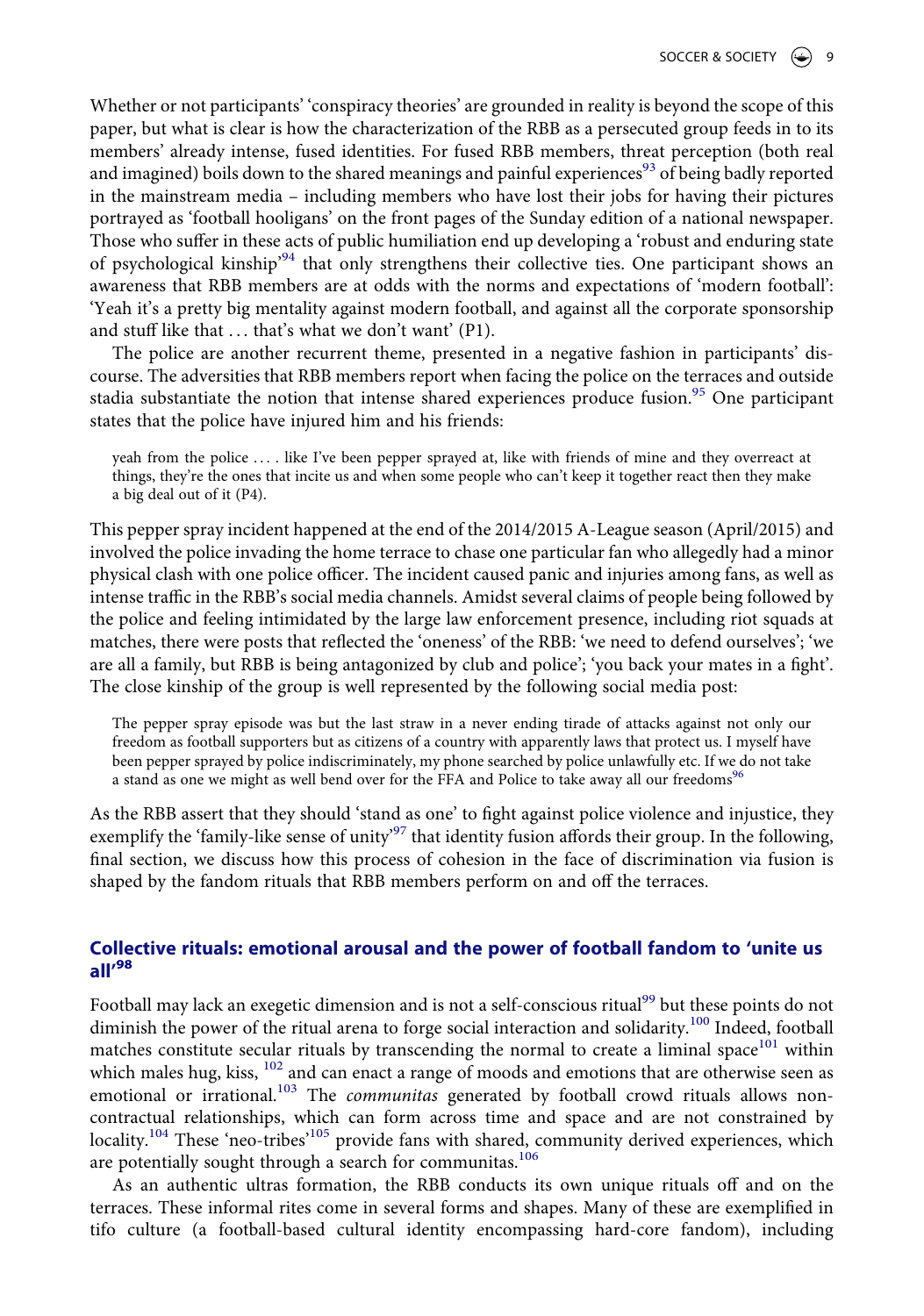#### 10  $\odot$  J. KNIJNIK AND M. NEWSON

paintings and exhibits, flags, songs, dances, call and response chants,  $^{107}$  among others – but they serve one main purpose: to configure a 'unite as one'[108](#page--1-84) group formation, binding ritual participants together in a highly emotional tribe-like atmosphere.

When asked for his favourite moment on the terraces, one of our participants describes the RBB chants and rituals that arouse his passions:

Yeah, the one chant that goes – 'we represent Western City, ahlay ahlay'<sup>[109](#page--1-65)</sup> – and then there's a split in the middle and it's a competition between both the sides, who sings the loudest . . . I just love that chant, whenever I hear it my shirt's off, I just can't contain it, I love it (P4).

This sort of shared experience is both powerful and unique – it might not be acceptable in any other arena of a fan's life to take their shirt off in public, sing, weep or kiss other grown men. The extent to which these experiences are perceived to personally transform participants' identities and are shared with other group members acts as a superglue to fuse fans' personal and social identities.<sup>[110](#page--1-66)</sup> In those highly arousing moments members manifest their group's core cultural and social values with an intensity that they do not usually experience either in their everyday lives , and maybe not even with their families. This is critical to the uniqueness of the bonds formed on the terraces between fused football ultras in the RBB

Yeah, it's pretty much one of the main reasons why I come to the games. Match day atmosphere, that's something you don't find anywhere else in Australia, it really puts you in the mood when you're there and everyone's tight, and the crowd is loud (P6).  $^{111}$  $^{111}$  $^{111}$ 

Another participant compares the intensity of the mood on the RBB terrace to a psychedelic trip, with the advantage of being shared with friends:

[W]e've made so many friends these past few years. You get to sing with them in the terrace, you get to jump with them on the terrace, all that sort of thing. When we score a goal, that euphoric feeling, that's what drugs must feel like ... those highs and euphoric moments ... (P7) <sup>[112](#page--1-85)</sup>

The RBB pays homage to these extreme moods in one of the group's first chants, aptly titled 'Euphoria'. In this chant, they compare their feelings for the club to a drug journey:

We Crave A Different BuzzOne That Hits Us Like A DrugOh West Sydneyyyyy (. . .)

Ohhhhh Wheyoo WheyooIt's Our EuphoriaaaaaOhhhhh Wheyoo WheyooForevermoreeeee (. . .)

I Knew We Would Never PartThere's A Fire That Burns Within MeThat Day You Possessed My HeartWas Pure Insanityyyy  $(\ldots)^{113}$  $(\ldots)^{113}$  $(\ldots)^{113}$ 

'Euphoria' can also be interpreted as a tribute to an intense pair-bonding ('I knew we would never part') between the RBB and the Wanderers. The lyrics show that RBB members will always love the Wanderers (and only this club) – in stark contrast to the transient support of other mainstream supporters who may shift teams after a season. The embodied performance of 'Euphoria' on the stands evidences this special monogamous relationship between the RBB and the club: while with most of the other RBB chants the group tends to 'invite' other non-active parts of the stadium, the mainstream fans, to join in by clapping or simply responding to the RBB's calls, with 'Euphoria' the RBB just ignore the rest of the stadium and performs it among themselves. It is one of the few chants that is sung exclusively by RBB members. For this chant, a declaration of love, the group leader splits RBB members in two halves that will 'compete' against each other; at the leader's command, each half sings a different stanza in a round, trying to make it sound louder and stronger than the other half. It is a particular fandom ritual that lights up emotions on the terraces; it signals a powerful moment when individual and group emotions are particularly closely aligned.<sup>[114](#page--1-71)</sup>

Pro-communal activities are another opportunity for ritualistic engagement among the RBB. These activities include parties and barbecues to raise funds for local charities and also hands-on help to community groups who cook and deliver food for homeless people in Western Sydney. With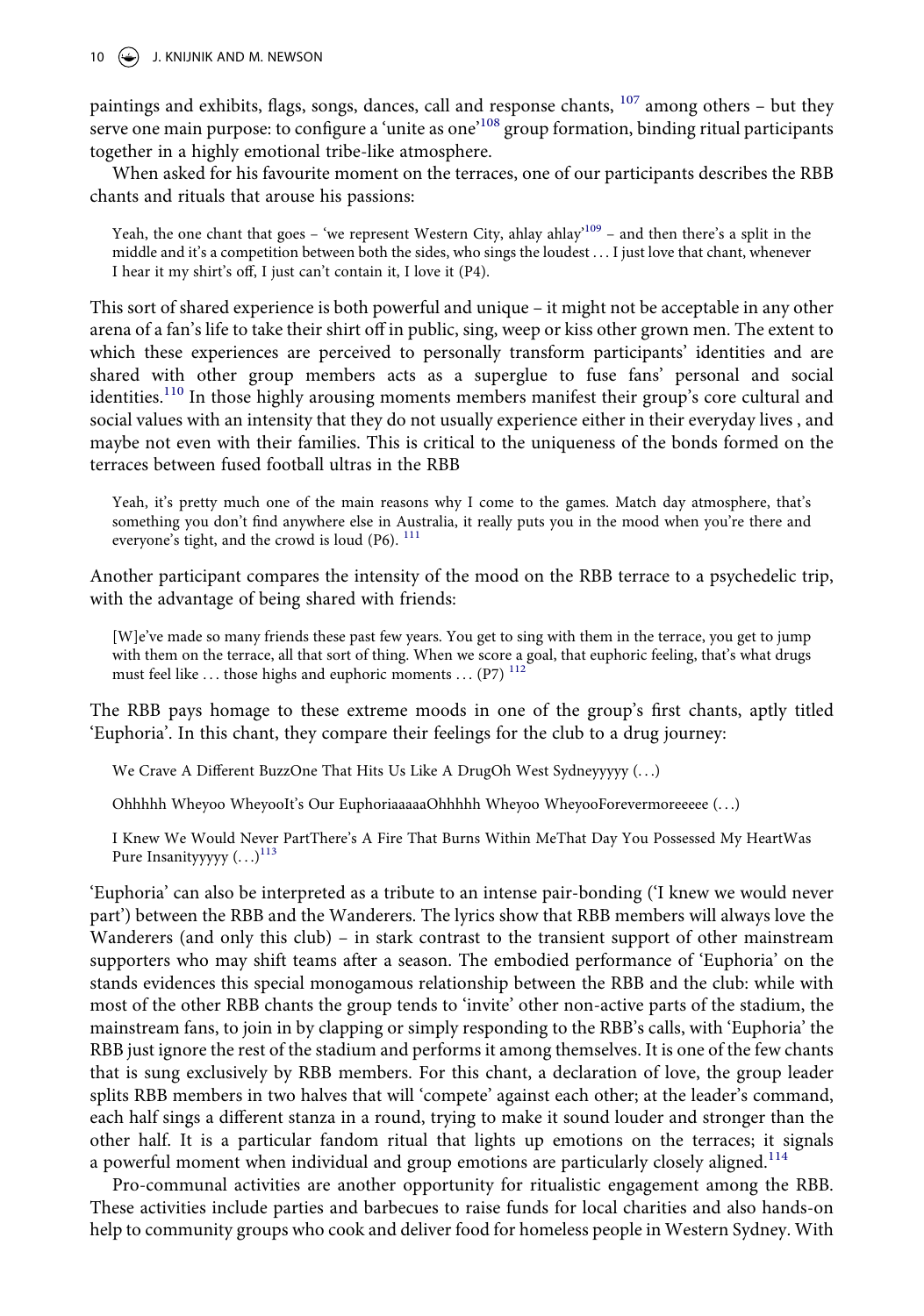a distinctly pro-community flavour, these behaviours are used by ultras groups around the globe<sup>[115](#page--1-86)</sup> as a way to enhance their members' ties beyond the football realm.

The RBB has also been active in terms of its charity work. They proactively engage in fund raising campaigns that benefit Western Sydney based charities, reflecting their geographical and social roots. As one of the RBB's founders recalls, they use part of the money raised with the group's merchandise sales to help others: '[J]ust recently we've donated A\$2,000 to a fellow charity, a sort of Christmas charity' (P2). The group also works to alleviate social issues that affect the region's inhabitants. For instance, when huge bush fires shook communities in the nearby Blue Mountains,<sup>116</sup> RBB leaders made deals with a large insurance company (called NRMA), the Wanderers' major sponsor, and the owner of the club's naming rights. The RBB promoted a dollarmatch fund raising campaign with the corporate sponsors: RBB members led a campaign among themselves and mainstream Wanderers fans that raised A\$15,000 in total – an amount that was matched by the business company for the benefit of the Blue Mountains groups affected by the fires. The RBB's prosocial activities confirm previous research on pro-group behaviours associated with fusion.<sup>117</sup> What is novel is that these behaviours are societally positive, while fusion has often been associated with extreme group behaviours that are not always societally positive (e.g. intergroup violence).[118](#page--1-34) This confirms reports of food banks and other pro-social fan-led initiatives being run in the UK and Brazil[.119](#page--1-36) Fused RBB identities are secure enough, strengthened by their emotionally arousing rituals, to extend to wider superordinate identities, including the wider region of Sydney residents.

#### **Fusion on the Australian terraces**

The forging of collective identities does not happen in a vacuum. On the contrary, it is implicitly related to the social context in which people live and their relationships to their communities. In this paper, we have discussed how the imaginary idea of a major multicultural site in Western Sydney, with its idiosyncratic features, has influenced and helped to construct powerful, lasting bonds between Australian ultras. As the members of the group have become closer via their shared, emotionally intense experiences, ties within the group have developed into a particularly extreme form of social bonding, termed identity fusion. We observed how our sample of Australian ultras reported higher fusion levels on average than Brazilian *torcidas organizadas*, Indonesian 'hooligans', and fans of the UK's top two leagues.

Many factors contribute to fusion among RBB members. Identifying with a diverse range of migrant groups who suffer similar discrimination in Australian society; the prejudice against these groups' social values, including their beloved football game. In addition, a loose social class and shared identity regarding the social issues faced by the inhabitants of Western Sydney appears to be critical to building the RBB's social identity. Despite being unique to this geographical context, the RBB presents similarities to other fused groups, hence demonstrating the effectiveness of fusion theory not only for understanding the psychosocial characteristics of football fans across the globe but also in predicting their behaviour. This knowledge might be crucial for football authorities, particularly the FFA and the owners of the A-League clubs who currently face a significant reduction in match attendance.

As our participants reported, clashes with the Australian 'modern football' gatekeepers are not uncommon. On the contrary, as our participants emphasized, there is a history of animosity between the RBB, the police, mainstream media, the FFA, and the club itself. RBB ultras complain of heavy handed tactics by the FFA and the police. Yet at the same time, the league and the club accuse fans of antisocial behaviour, specifically the use of incendiary devices (flares) that are forbidden in Australia and accuse.

The RBB believe that they have already proved their value to the A-League. As evidence, they cite that the FFA, their club, and league have been exploiting the sense of carnival generated by the RBB on the terraces to sell their products on TV and via social media advertising campaigns. The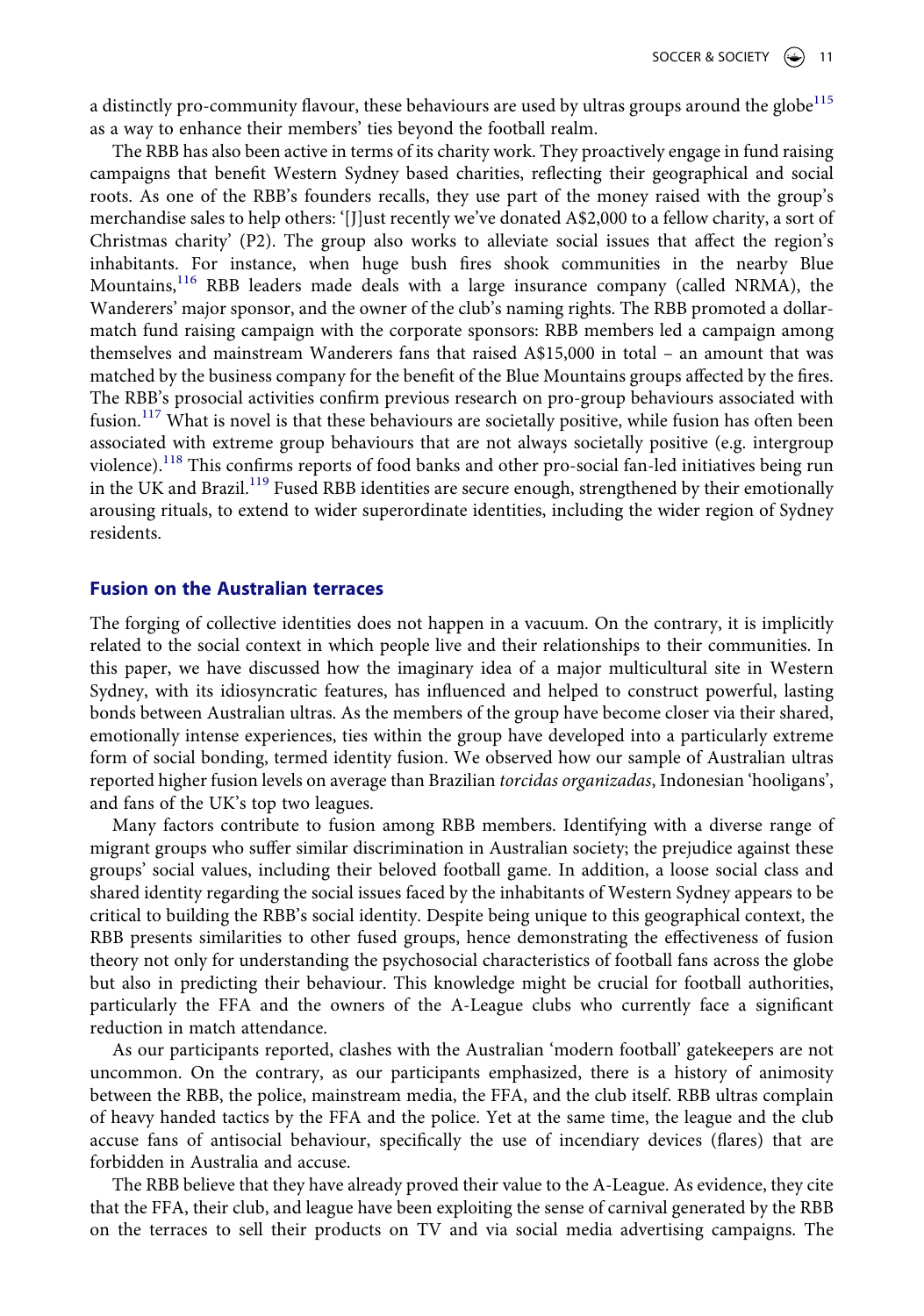Wanderers' (and by proxy, the league's) selling point is the unique atmosphere created by the ultras that contrasts football and other competitors within the Australian sporting context.

As demonstrated throughout the paper, RBB ultras tend to be highly fused to their football group. Their sense of 'oneness' with the group makes them loyal, not to the football league, but to the individuals who have either directly or indirectly shared in the intense and personally defining experiences unique to their fandom. RBB members' fandom is a defining aspect of their identity, it is effectively never 'switched off'. Fused fans will 'fight and die' to protect their group, even if these attitudes and behaviours are personally costly (e.g. penalties, including football bans from the FFA or the police that keep RBB fans from attending football matches anywhere in the country for several years – a few bans extend into double figures). The RBB core group continue to advocate for a review on the bans affecting devoted members, many of whom maintain their allegiance with the group through their charity or recreational activities.

#### **Conclusions**

An important point coming from this paper is that football stakeholders need to understand the roots of extreme fandom that makes groups like the RBB unified and lasting social structures. It is important to realize that RBB fans already recognize their tribal features; they might give up football or the league, but if they were forced to give up their group they would be disenfranchised. This is well captured by one of the RBB founders, who claims that:

That's the thing Australia needs to realise. It is a tribal thing . . . So I think if [the] FFA don't start pulling their finger out, they will lose what they have. I guess you never see what you had good until you lose it sometimes (P7).

We have also demonstrated that identity fusion means that the group has an enormous potential to contribute to their community via prosocial activities. Cohesion among group members facilitates these actions and is a key feature among ultras around the world. Social cohesion among hard core fans and ultras needs to be better explored by 'modern football' authorities. Instead of banning and penalizing these young people, risking their disenfranchment to positive social identities, a better call from authorities would be to open up an ongoing dialogue that maintains their involvement with the league and channels behaviours for societal good.

Hence, if football administrators in Australia want to support the group integral to the inception and maintenance of the distinctive cultural identity of Australian ultras and the unique atmosphere they bring to the game; if they are willing to maintain the intense atmosphere conveyed by ultras that helps them to sell their game; they must be open to working with the RBB and similar groups, in order to establish a common agenda for all types of football fans. Not only will this benefit Western Sydney football, but the growth of the game in the country.

The RBB has already proven itself capable of more than just violence and chanting. It is a social group engaged in charity work, immersed in and engaged with its community. We understand that due to the complexity of group behaviour, administrators and regulators might fear that match day could turn nasty once these fans hit the terraces, but have tried to show that ultras are not synonymous with violence. However, appreciating the fused identity of the RBB ultras as a key component of their makeup will help football authorities to negotiate a better approach for the survival of the game in Australia, working with these impassioned fans, rather than against them.

Such measures, though, would require the A-League to refine their existing approach to fan management, particularly with regards to the Western Sydney ultras. As a 'tribe', these fans need to feel less controlled by external agencies, which threatens their group identity, particularly those who are highly fused. Therefore, we call for a renovated and research-based approach for the A-League to deal with ultra fans in the future.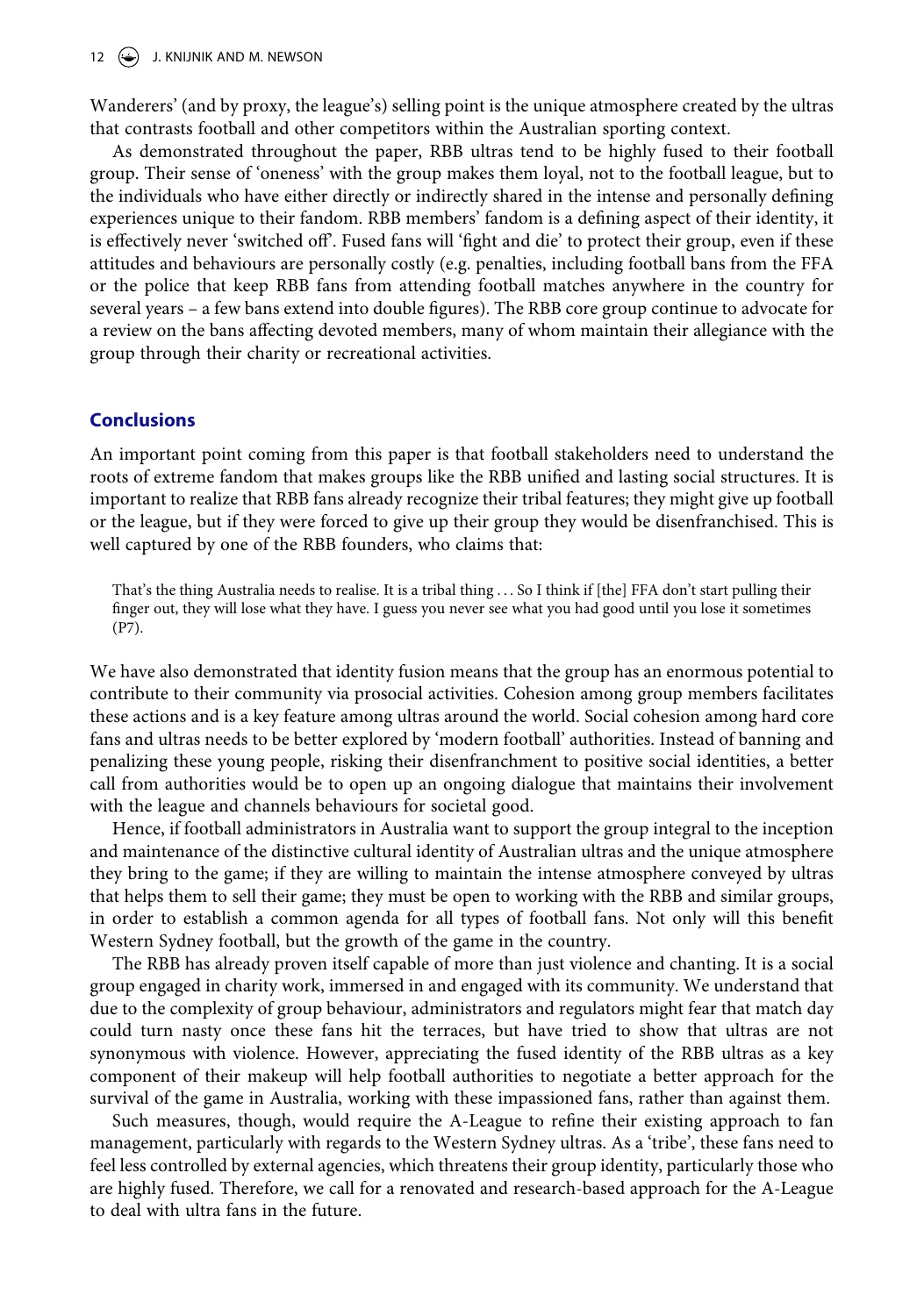#### **Notes**

- 1. Knijnik, 'Social agency and football fandom: The cultural pedagogies of the Western Sydney ultras'
- 2. Doidge and Lieser, 'The importance of research on the ultras: introduction.'
- 3. Knijnik, 'Imagining a multicultural community in an everyday football carnival: Chants, identity and social resistance on Western Sydney terraces.'
- 4. Numerato, *Football Fans, Activism and Social Change.*
- 5. Spaaij and Viñas, 'Passion, Politics and Violence: A Socio-Historical Analysis of Spanish Ultras.'
- 6. Here they refer to the 2014 Asian Champions League title won by the Wanderers the first time they played this Asian competition. It is also the only time that an Australian team has won this title to date.
- 7. Social media post, Red and Black Bloc.
- 8. Dmowski, 'Geographical typology of European football rivalries'; Brewer & Schneider. 'Social identity and social dilemmas: A double-edged sword.' Perdue, Gurtman & Tyler. 'Us and them: social categorization and the process of intergroup bias.'
- 9. Spaaij and Geilenkirchen, 'Ta (l) king sides: ethical and methodological challenges in comparative fieldwork on avid football rivalries'.
- 10. Hay, 'Instant Rivalry: The Melbourne Victory versus Melbourne Heart derby'.
- 11. 'Forrest, Poulsen and Johnston, A "multicultural model" of the spatial assimilation of ethnic minority groups in Australia's major immigrant-receiving cities.'
- 12. Collins, 'The changing political economy of Australian immigration'.
- 13. Poulsen, Johnston and Forrest, 'Is Sydney a divided city ethnically?
- 14. Hay, '"Our wicked foreign game": why has association football (soccer) not become the main code of football in Australia?'; and Syson, *The Game That Never Happened: The Vanishing History of Soccer in Australia*
- 15. Knijnik and Spaaij, 'No harmony: football fandom and everyday multiculturalism in Western Sydney.'
- 16. Hay, ''Our wicked foreign game'; and Skinner, Dwight and Edwards, 'Coming in from the margins: Ethnicity, community support and the rebranding of Australian soccer'
- 17. Knijnik, 'Imagining a multicultural community in an everyday football carnival: Chants, identity and social resistance on Western Sydney terraces.'
- 18. Hallinan and Hughson, 'The beautiful game in Howard's "Brutopia": football, ethnicity and citizenship in Australia'.
- 19. Doidge and Lieser, 'The importance of research on the ultras: introduction.'
- 20. Words from 'Glorious', the RBB chant that is considered the unofficial anthem for the Wanderers.
- 21. Doidge and Lieser, op cit, p. 2
- 22. Bortolini, Newson, Natividade, Vázquez, and Gómez, 'Identity fusion predicts endorsement of pro-group behaviours targeting nationality, religion, or football in Brazilian samples.'
- 23. Newson, 'Football, fan violence, and identity fusion.'; and Newson et al ' Brazil's football warriors: Social bonding and inter-group violence'.
- 24. Paredes, Briñol, and Gómez, 'Identity fusion leads to willingness to fight and die for the group: The moderating impact of being informed of the reasons behind other members' sacrifice.'
- 25. Newson, Buhrmester and Whitehouse, 'Explaining lifelong loyalty: The role of identity fusion and self-shaping group events.'
- 26. Halberstadt, Jackson, Bilkey, Jong, Whitehouse, McNaughton and Zollmann, 'Incipient social groups: An analysis via in-vivo behavioral tracking.'
- 27. Swann, Gómez, Seyle, Morales, & Huici, 'Identity fusion: the interplay of personal and social identities in extreme group behavior.'; and Swann, Jetten, Gómez, Whitehouse, & Bastian. 'When group membership gets personal: A theory of identity fusion.'
- 28. Swann, Jetten, Gómez, Whitehouse & Bastian, 'When group membership gets personal: A theory of identity fusion'.
- 29. Whitehouse, Lanman et al, 'The Ties That Bind Us: Ritual, fusion, and identification'.
- 30. Whitehouse, McQuinn, Buhrmester and Swann, 'Brothers in Arms: Libyan revolutionaries bond like family', 17,783; and see also Whitehouse et al. 'The evolution of extreme cooperation via shared dysphoric experiences.' and Newson, Bortolini, Buhrmester, da Silva et al, 'Brazil's football warriors: Social bonding and intergroup violence.
- 31. Fredman, Bastian, and Swann 'God or Country? Fusion With Judaism Predicts Desire for Retaliation Following Palestinian Stabbing Intifada.'; and Newson, Buhrmester, White, Gonsalkorale, Black, Knijnik, Wibisono, Sofianna, and Whitehouse, 'How Perceived Threat and Group Identity Dynamics Help Shape Extreme Intergroup Violence'.
- 32. Buhrmester, Fraser, Lanman, Whitehouse and Swann, 'When terror hits home: Identity fused Americans who saw Boston bombing victims as "family" provided aid.'
- 33. Newson, Buhrmester and Whitehouse, 'Explaining lifelong loyalty: The role of identity fusion and self-shaping group events.'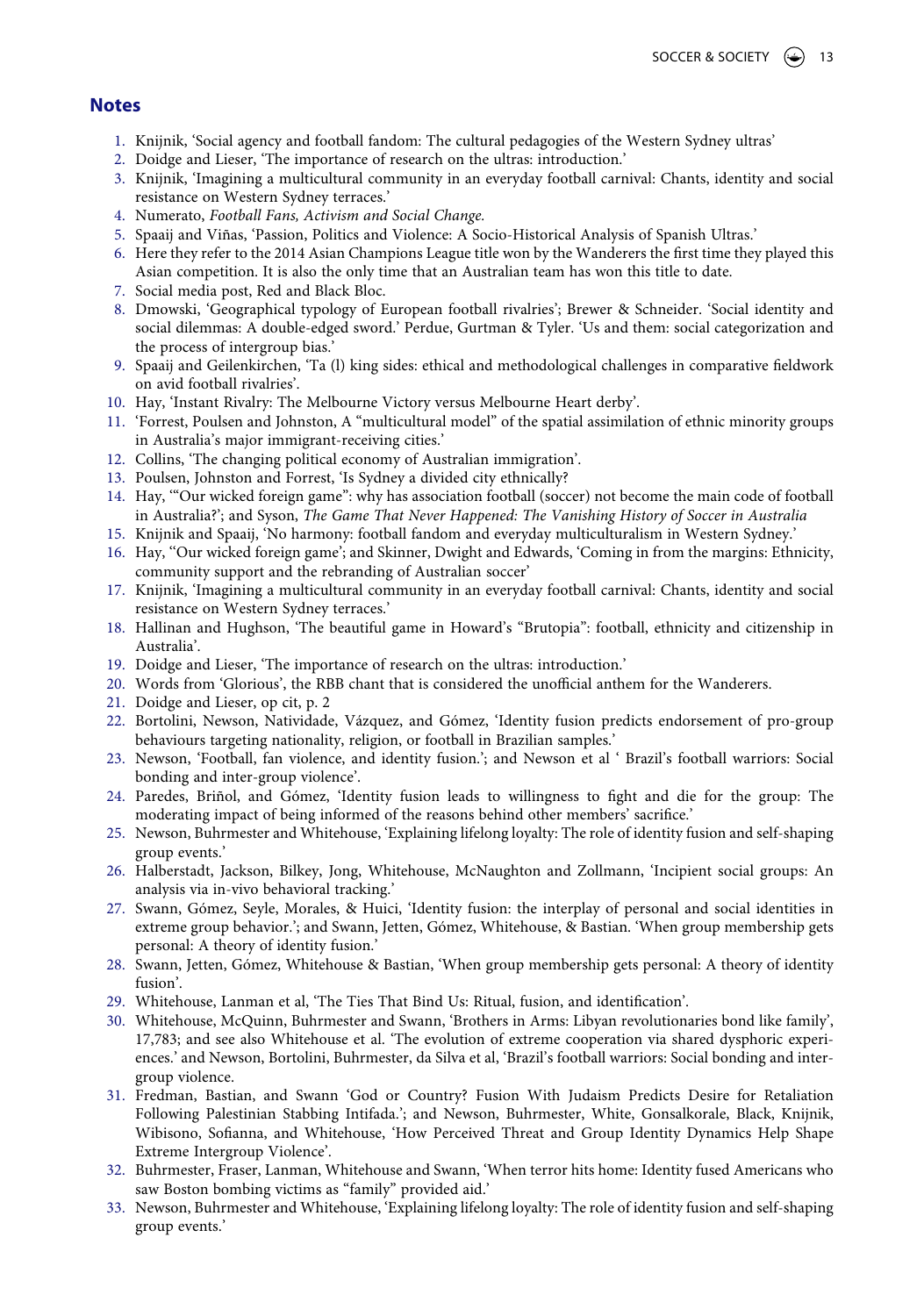#### 14  $\bigodot$  J. KNIJNIK AND M. NEWSON

- 34. Newson, Buhrmester, White, Gonsalkorale, Black, Knijnik, Wibisono, Sofianna, and Whitehouse, 'How Perceived Threat and Group Identity Dynamics Help Shape Extreme Intergroup Violence'.
- 35. Whitehouse et al. 'The evolution of extreme cooperation via shared dysphoric experiences.'
- 36. Kennedy, 'A contextual analysis of Europe's ultra football supporters movement.'
- 37. Doidge and Lieser, 'The importance of research on the ultras'
- 38. Nuhrat, 'Ultras in Turkey: othering, agency, and culture as a political domain'.
- 39. Doidge and Lieser, 'The importance of research on the ultras'.
- 40. Hogg et al, 'Uncertainty, entitavity and group identification'.
- 41. Swann, Gómez, Dovidio, Hart and Jetten, 'Dying and Killing for One's Group: Identity Fusion Moderates Responses to Intergroup Versions of the Trolley Problem'.
- 42. There were reports that this has happened to other fan groups in Australia in the past. See Warren and Hay, '"Fencing them in": The A-League, Policing and the Dilemma of Public Order'.
- 43. Knijnik, 'Social agency and football fandom: The cultural pedagogies of the Western Sydney ultras', 950.
- 44. Newson, 'Football, fan violence, and identity fusion.'
- 45. Gómez, Brooks, Buhrmester, Vázquez, Jetten, Swann, 'On the nature of identity fusion: Insights into the construct and a new measure'
- 46. Quantitative results are reported in a sister, three-study paper: Newson, Buhrmester, White, Gonsalkorale, Black, Knijnik, Wibisono, Sofianna, and Whitehouse, 'How Perceived Threat and Group Identity Dynamics Help Shape Extreme Intergroup Violence' (under review).
- 47. Interviewees might or might not have responded to the survey.
- 48. Gubrium and Holstein, *Handbook of interview research: Context and method*.
- 49. Buhrmester et al, 'When terror hits home'.
- 50. Hallinan, Hughson and Burke, 'Supporting the "world game" in Australia: A case study of fandom at national and club level.'
- 51. Gubrium and Holstein, *Handbook of interview research.*
- 52. Ibid.,
- 53. de Toledo. 'Torcer: a metafísica do homem comum'
- 54. Kvale and Brinkmann, *Interviews: Learning the craft of qualitative research interviewing*.
- 55. Markham, 'Internet research.'
- 56. Ethics protocol number H1045 obtained from the Human Research Ethics Committee at Western Sydney University
- 57. To become familiar with the demographics of other Australian football fan cohorts, please see Hay 'Instant Rivalry'.
- 58. Newson, Bortolini, Buhrmester, da Silva et al, 'Brazil's football warriors: Social bonding and inter-group violence.'
- 59. Newson, Buhrmester, White, Gonsalkorale, Black, Knijnik, Wibisono, Sofianna, and Whitehouse, 'How Perceived Threat and Group Identity Dynamics Help Shape Extreme Intergroup Violence'.
- 60. Newson, Buhrmester and Whitehouse, 'Explaining lifelong loyalty: The role of identity fusion and self-shaping group events.'
- 61. Swann Jr. Jetten, Gómez, Whitehouse and Bastian, 'When group membership gets personal: A theory of identity fusion'.
- 62. Newson, 'Football, fan violence, and identity fusion.'
- 63. Research participants are here identified as P and a number in order that they were interviewed. P1 is a 28 years old man of Scottish background.
- 64. Newson, Bortolini, Buhrmester, da Silva et al, 'Brazil's football warriors: Social bonding and inter-group violence.'
- 65. Whitehouse, McQuinn, Buhrmester and Swann, 'Brothers in Arms'
- 66. Knijnik, 'Social agency and football fandom: The cultural pedagogies of the Western Sydney ultras.'
- 67. P2 is a 26 years old man of Greek background
- 68. P3 is a 21 years old man of British background
- 69. Gómez and Vázquez, 'El poder de" sentirse uno" con un grupo: fusión de la identidad y conductas progrupales extremas.'
- 70. P4 is a 30 years old man of South African background
- 71. Gómez and Vázquez, 'El poder de" sentirse uno" con un grupo: fusión de la identidad y conductas progrupales extremas.'
- 72. Poulsen, Johnston and Forrest, 'Is Sydney a divided city ethnically?
- 73. Paredes, Briñol and Gómez, 'Identity fusion leads to willingness to fight and die for the group: The moderating impact of being informed of the reasons behind other members' sacrifice.'
- 74. Buhrmester et al. 'When terror hits home: Identity fused Americans who saw Boston bombing victims as "family"'.
- 75. Whitehouse, McQuinn, Buhrmester and Swann, 'Brothers in Arms'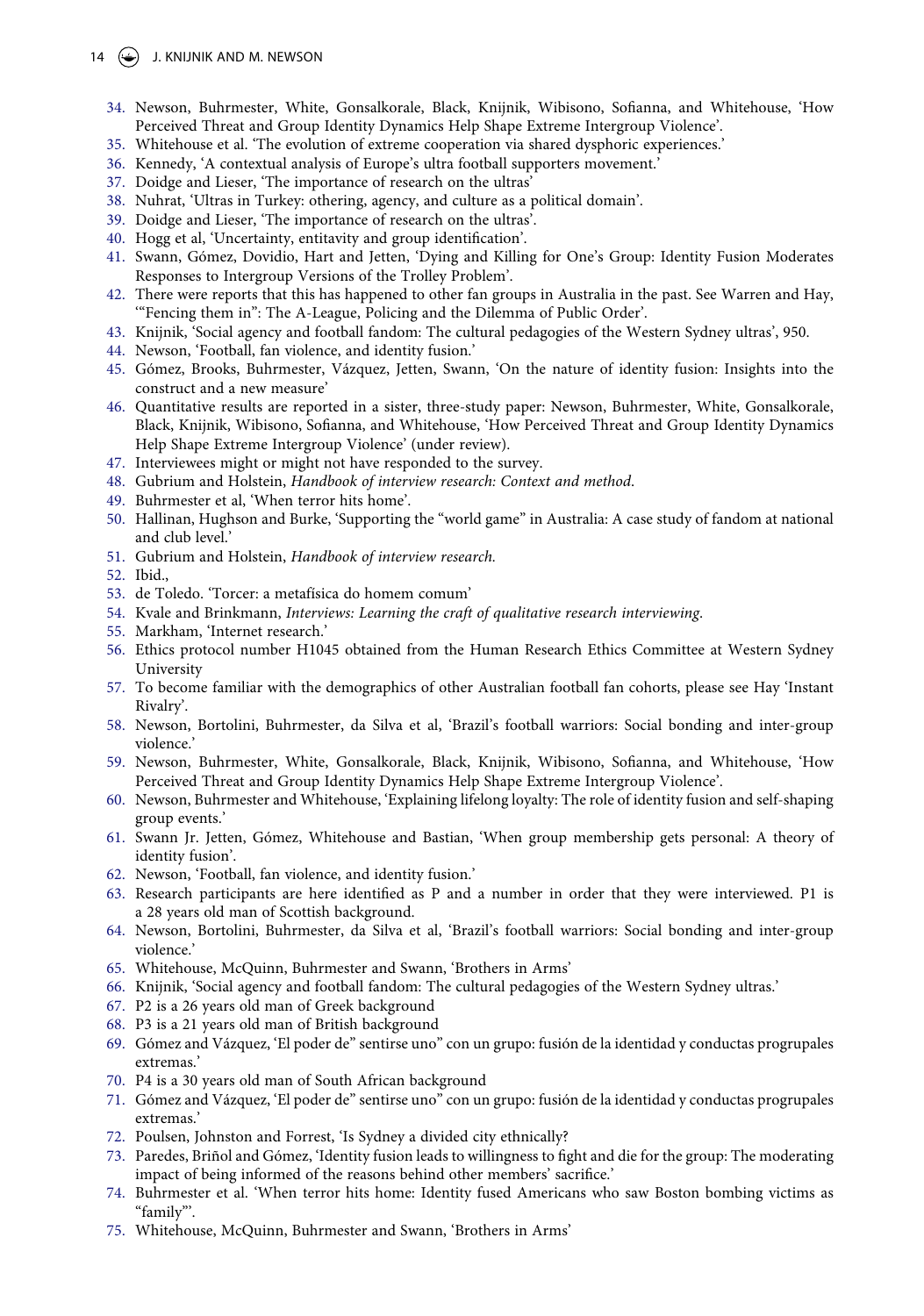- 76. The Wanderers play in the Parramatta stadium, located in the Parramatta region, the geographical entry gate for Western Sydney.
- 77. Whitehouse, Lanman et al, 'The Ties That Bind Us: Ritual, fusion, and identification', 683.
- 78. P5 is a 28 years old man of British background
- 79. Newson, Buhrmester and Whitehouse, 'Explaining lifelong loyalty: The role of identity fusion and self-shaping group events.'
- 80. Lyrics of 'Matador' (Killer), RBB chant.
- 81. In inverted commas because there is no 'East Sydney' only 'Sydney' and Western Sydney.
- 82. Here the groups refer to the 'East' Sydney FC supporters; the opponent team's name is just 'Sydney FC' but Wanderers fans add the 'East' to make a clear contrast to the 'West' that they are proud of.
- 83. Cleland, 'Sexuality, masculinity and homophobia in association football: An empirical overview of a changing cultural context.'
- 84. Bortolini, Newson, Natividade, Vázquez, and Gómez, 'Identity fusion predicts endorsement of pro-group behaviours targeting nationality, religion, or football in Brazilian samples.'
- 85. Numerato, *Football Fans, Activism and Social Change.*
- 86. Kennedy and Kennedy, 'Football Supporters and The Commercialisation of Football: Comparative Responses Across Europe.'
- 87. Brown, '"Not for sale"? The destruction and reformation of football communities in the Glazer takeover of Manchester United.'
- 88. Millward, *The global football league: Transnational networks, social movements and sport in the new media age*.
- 89. Whitehouse, McQuinn, Buhrmester and Swann, 'Brothers in Arms'
- 90. Newson, Bortolini, Buhrmester, da Silva et al, 'Brazil's football warriors: Social bonding and inter-group violence', 1.
- 91. Melbourne Cup is the main international annual horse race in Australia.
- 92. Cohen, Stanley, *Folk devils and moral panics*.
- 93. Whitehouse, Lanman et al, 'The Ties That Bind Us: Ritual, fusion, and identification'.
- 94. Whitehouse, Lanman et al, 'The Ties That Bind Us: Ritual, fusion, and identification', 680.
- 95. Whitehouse, Lanman et al, 'The Ties That Bind Us: Ritual, fusion, and identification'.
- 96. Facebook comment posted on a closed Wanderers' supporters' page
- 97. Whitehouse, McQuinn, Buhrmester and Swann, 'Brothers in Arms', 17,783.
- 98. 'These colours unite us all'. RBB chant
- 99. Taylor and Taylor, 'Something for the weekend, sir? Leisure, ecstasy and identity in football and contemporary religion
- 100. King, '*The European ritual: Football in the new Europe*.'
- 101. Harvey, and Piotrowska, 'Intolerance and joy, violence and love among male football fans: towards a psychosocial explanation of "excessive" behaviours'.
- 102. Harvey and Piotrowska, 'Intolerance and joy, violence and love among male football fans: towards a psychosocial explanation of 'excessive 'behaviours."
- 103. Taylor and Taylor, 'Something for the weekend, sir? Leisure, ecstasy and identity in football and contemporary religion.'
- 104. Anderson, *The architecture of cognition*.
- 105. Maffesoli, '*The contemplation of the world: Figures of community style'*
- 106. Taylor and Taylor, 'Something for the weekend, sir? Leisure, ecstasy and identity in football and contemporary religion
- 107. Kytö, ''We are the rebellious voice of the terraces; we are Çarşı'.
- 108. 'We unite as one', RBB chant.
- 109. 'Our lives we give', RBB chant.
- 110. Whitehouse, Lanman et al. 'The Ties That Bind Us: Ritual, fusion, and identification'. Newson et al., 'Explaining lifelong loyalty: The role of identity fusion and self-shaping group events.' Whitehouse 'Dying for the group: Towards a general theory of extreme self-sacrifice.'
- 111. P6 is a 26 years old woman of a South American background
- 112. P7 is a 31 years old man of unknown background
- 113. Parts of 'Euphoria', RBB chant.
- 114. Whitehouse, Lanman et al. 'The Ties That Bind Us: Ritual, fusion, and identification'.
- 115. Newson, 'Football, fan violence, and identity fusion'.
- 116. The Blue Mountains are a mountainous region located at the edge of Western Sydney. It borders the region with other rural areas in the NSW state.
- 117. Gómez, Brooks, Buhrmester, Vázquez, Jetten, Swann, 'On the nature of identity fusion: Insights into the construct and a new measure'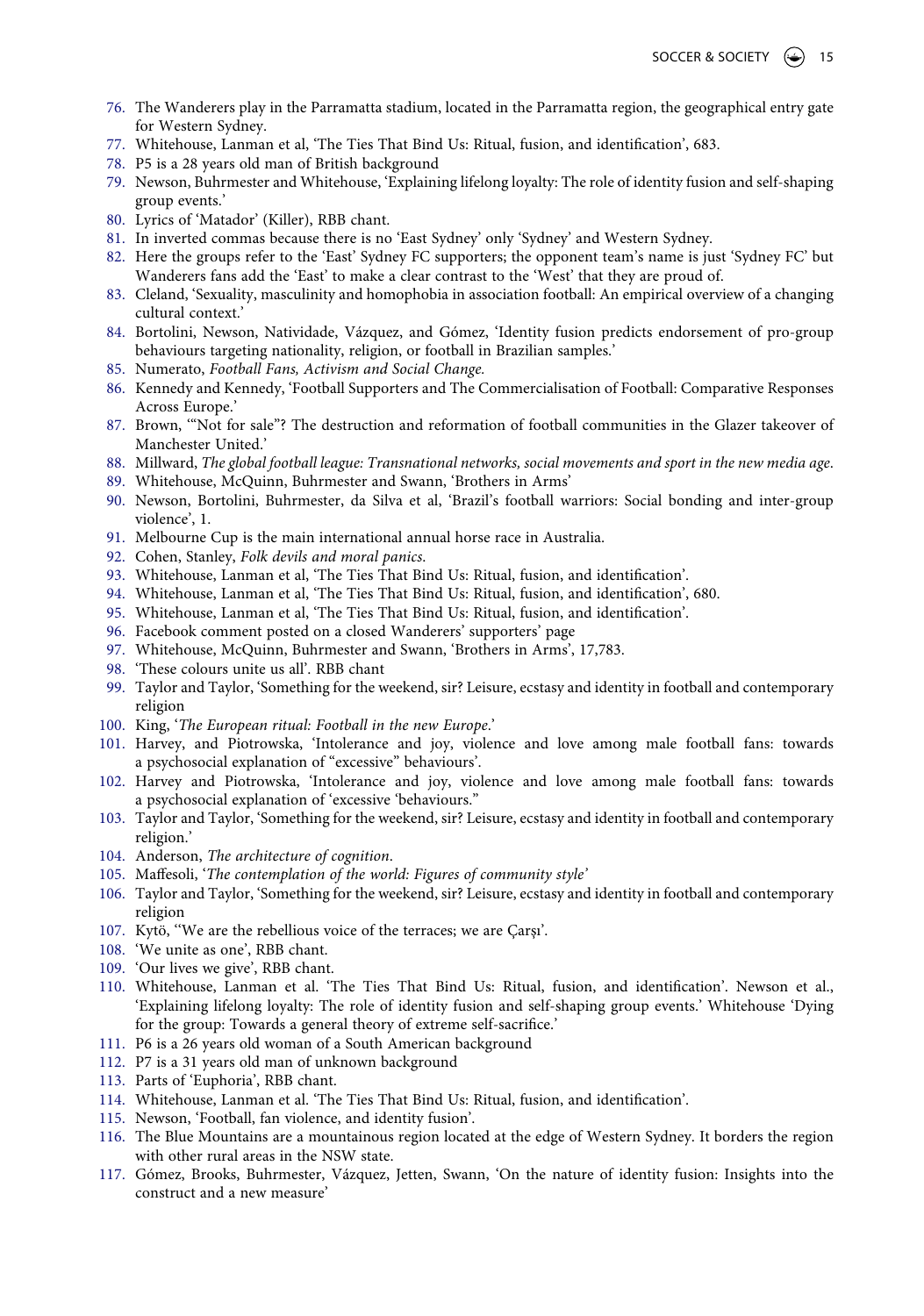#### 16  $\left(\rightarrow\right)$  J. KNIJNIK AND M. NEWSON

- 118. e.g. Fredman, Bastian, and Swann 'God or Country? Fusion With Judaism Predicts Desire for Retaliation Following Palestinian Stabbing Intifada.'; Newson, Bortolini, Buhrmester, Silva et al, 'Brazil's football warriors: Social bonding and inter-group violence'
- 119. Newson, 'Football, fan violence, and identity fusion.'

#### **Acknowledgments**

The authors would like to acknowledge all participants of this research who collaborated with us to better understand the realities of football fandom in Western Sydney; we acknowledge also the research assistance of Clancy Black and Phillip Mar during the project data collection phase; we are thankful for the anonymous reviewers whose comments helped us to strengthen the paper's argument.

#### **Disclosure statement**

No potential conflict of interest was reported by the authors.

#### **Funding**

This work was supported by an ESRC Large Grant entitled 'Ritual, Community, and Conflict (REF RES-060-25-0085) and an Advanced Grant ('Ritual Modes: Divergent modes of ritual, social cohesion, prosociality, and conflict', grant agreement no. 694986) from the European Research Council (ERC) under the European Union's Horizon 2020 Research and Innovation Programme.

#### **ORCID**

Jorge Knijnik D http://orcid.org/0000-0003-2578-8909 Martha Newson D http://orcid.org/0000-0001-7700-9562

#### **Bibliography**

Anderson, B. *Imagined Communities: Reflections on the Origin and Spread of Nationalism*. London: Verso, 1983.

- Beedholm Laursen, R. 'Danish Police Practice and National Football Fan Crowd Behaviour. Dialogue or Coercive Force?'. *Soccer & Society* 20, no. 2 (2019): 325–340. doi:[10.1080/14660970.2017.1302933](https://doi.org/10.1080/14660970.2017.1302933).
- Bortolini, T., M. Newson, J.C. Natividade, A. Vázquez, and Á. Gómez. 'Identity Fusion Predicts Endorsement of Progroup Behaviours Targeting Nationality, Religion, or Football in Brazilian Samples'. *British Journal of Social Psychology* 57, no. 2 (2018): 346–366. doi:[10.1111/bjso.12235](https://doi.org/10.1111/bjso.12235).
- Brewer, M.B., and S. Schneider. 'Social Identity and Social Dilemmas: A Double-edged Sword'. *Social Identity Theory: Constructive and Critical Advances* 169-184 (1990): 169–184.
- Brown, A. '"Not for Sale"? the Destruction and Reformation of Football Communities in the Glazer Takeover of Manchester United'. *Soccer & Society* 8 (2007): 614–635. doi:[10.1080/14660970701440972](https://doi.org/10.1080/14660970701440972).
- Buhrmester, M.D., W.T. Fraser, J.A. Lanman, H. Whitehouse, and W.B. Swann. 'When Terror Hits Home: Identity Fused Americans Who Saw Boston Bombing Victims as "Family" Provided Aid'. *Self and Identity* 14, no. 3 (2015): 253–270. doi:[10.1080/15298868.2014.992465.](https://doi.org/10.1080/15298868.2014.992465)
- Burnley, I. 'Levels of Immigrant Residential Concentration in Sydney and Their Relationship with Disadvantage'. *Urban Studies* 36, no. 8 (1999): 1295–1315. doi:[10.1080/0042098993006](https://doi.org/10.1080/0042098993006).
- Cleland, J. 'Sexuality, Masculinity and Homophobia in Association Football: An Empirical Overview of a Changing Cultural Context'. *International Review for the Sociology of Sport* 53, no. 4 (2018): 411–423. doi:[10.1177/](https://doi.org/10.1177/1012690216663189) [1012690216663189](https://doi.org/10.1177/1012690216663189).

Cohen, S. *Folk Devils and Moral Panics*. London: Routledge, 2011.

- Collins, J. 'The Changing Political Economy of Australian Immigration'. *Tijdschrift Voor Economische En Sociale Geografie* 97, no. 1 (2006): 7–16. doi:[10.1111/j.1467-9663.2006.00491.x.](https://doi.org/10.1111/j.1467-9663.2006.00491.x)
- Dmowski, S. 'Geographical Typology of European Football Rivalries'. *Soccer & Society* 14, no. 3 (2013): 331–343. doi:[10.1080/14660970.2013.801264.](https://doi.org/10.1080/14660970.2013.801264)
- Doidge, M., and M. Lieser. 'The Importance of Research on the Ultras: Introduction'. *Sport in Society* 21, no. 6 (2018): 833–840. doi:[10.1080/17430437.2017.1300377.](https://doi.org/10.1080/17430437.2017.1300377)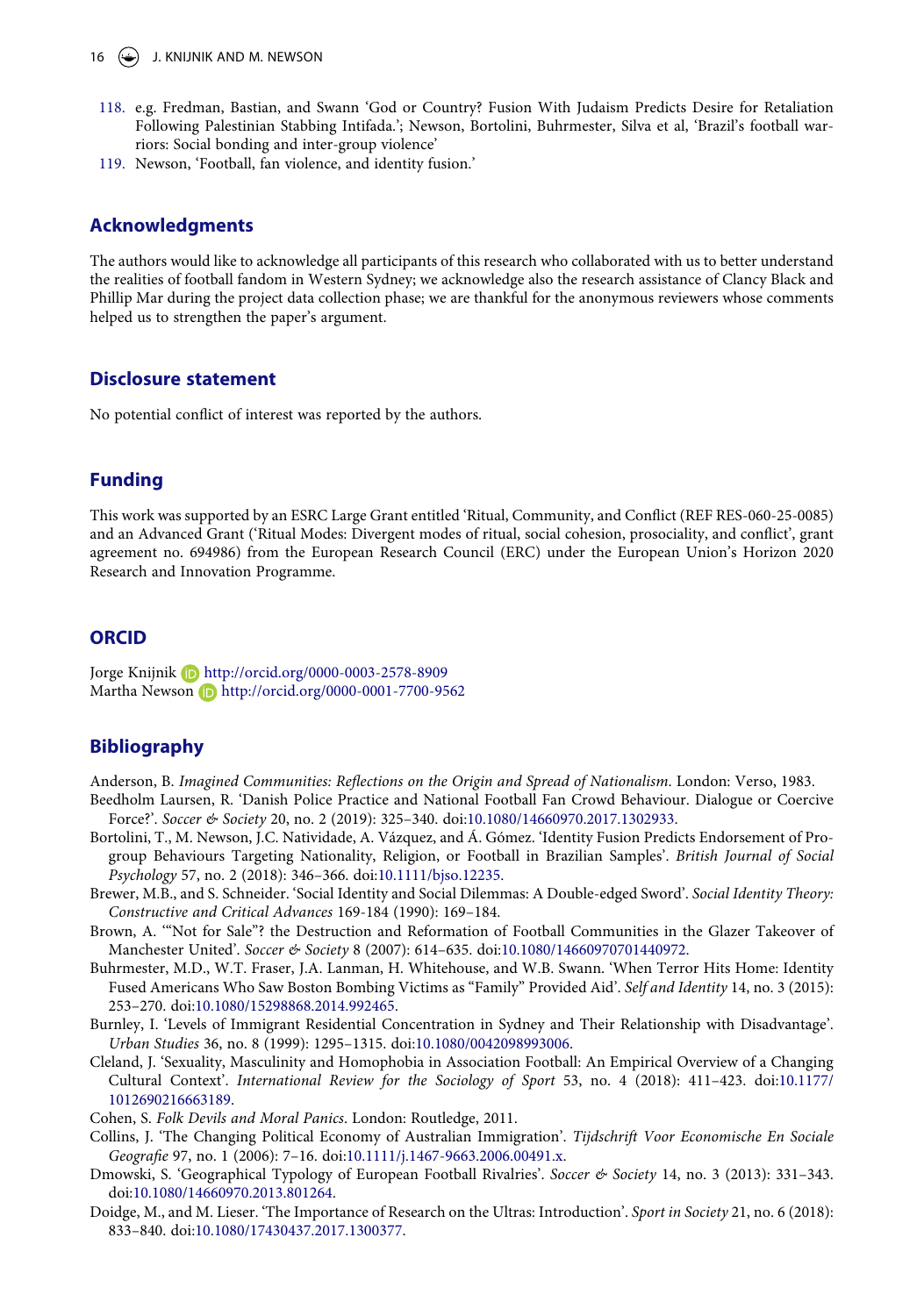- Forrest, J., M. Poulsen, and R. Johnston. 'A 'Multicultural Model' of the Spatial Assimilation of Ethnic Minority Groups in Australia's Major Immigrant-receiving Cities'. *Urban Geography* 27, no. 5 (2006): 441–463. doi:[10.1111/](https://doi.org/10.1111/j.1467-8470.2004.00279.x) [j.1467-8470.2004.00279.x](https://doi.org/10.1111/j.1467-8470.2004.00279.x).
- Fredman, L.A., B. Bastian, and W.B. Swann. 'God or Country? Fusion with Judaism Predicts Desire for Retaliation following Palestinian Stabbing Intifada'. *Social Psychological and Personality Science* 8, no. 8 (2017): 882–887. doi:[10.1177/1948550617693059.](https://doi.org/10.1177/1948550617693059)
- Gómez, Á., M.L. Brooks, M.D. Buhrmester, A. Vázquez, J. Jetten, W.B. Swann. 'On the Nature of Identity Fusion: Insights into the Construct and a New Measure'. *Journal of Personality and Social Psychology* 100 (2011): 918–933. doi:[10.1037/a0022642.](https://doi.org/10.1037/a0022642)
- Gómez, A., and A. Vázquez. 'El poder de" sentirse uno" con un grupo: Fusión de la identidad y conductas progrupales extremas'. *Revista de Psicología Social* 30, no. 3 (2015): 495–511. doi:[10.1080/02134748.2015.1065089](https://doi.org/10.1080/02134748.2015.1065089).
- Gubrium, J.F., and J.A. Holstein. *Handbook of Interview Research: Context and Method*. London: Sage Publications, 2001.
- Halberstadt, J., J.C. Jackson, D. Bilkey, J. Jong, H. Whitehouse, C. McNaughton, and S. Zollmann. 'Incipient Social Groups: An Analysis via In-vivo Behavioral Tracking'. *PloS One* 11, no. 3 (2016): 1–14. doi:[10.1371/journal.](https://doi.org/10.1371/journal.pone.0149880) [pone.0149880.](https://doi.org/10.1371/journal.pone.0149880)
- Hallinan, C., and J. Hughson. 'The Beautiful Game in Howard's 'Brutopia': Football, Ethnicity and Citizenship in Australia'. *Soccer & Society* 10, no. 1 (2008): 1–8. doi:[10.1080/14660970802472627.](https://doi.org/10.1080/14660970802472627)
- Hallinan, C.J., J.E. Hughson, and M. Burke. 'Supporting the 'World Game'in Australia: A Case Study of Fandom at National and Club Level'. *Soccer & Society* 8, no. 2–3 (2007): 283–297. doi:[10.1080/14660970701224541](https://doi.org/10.1080/14660970701224541).
- Harvey, A., and A. Piotrowska. 'Intolerance and Joy, Violence and Love among Male Football Fans: Towards a Psychosocial Explanation of 'Excessive'behaviours'. *Sport in Society* 16, no. 10 (2013): 1404–1413. doi:[10.1080/](https://doi.org/10.1080/17430437.2013.821253) [17430437.2013.821253](https://doi.org/10.1080/17430437.2013.821253).
- Hay, R. 'Our Wicked Foreign Game': Why Has Association Football (Soccer) Not Become the Main Code of Football in Australia?''. *Soccer & Society* 7, no. 2–3 (2006): 165–186. doi:[10.1080/14660970600615286.](https://doi.org/10.1080/14660970600615286)
- Hay, R. 'Instant Rivalry: The Melbourne Victory versus Melbourne Heart Derby'. in *Football and Communities across Codes*. ed. D. Hynes, A. Kiernan, and K. Parry, 83–92. Freeland, Oxon: Inter-Disciplinary Press, 2013.
- Hogg, M.A., D.K. Sherman, J. Dierselhuis, A.T. Maitner, and G. Moffitt. 'Uncertainty, Entitativity, and Group Identification'. *Journal of Experimental Social Psychology* 43, no. 1 (2007): 135–142. doi:[10.1016/j.jesp.2005.12.008](https://doi.org/10.1016/j.jesp.2005.12.008).
- Jimenez, J., Á. Gómez, M.D. Buhrmester, A. Vázquez, H. Whitehouse, W.B. Swann. 'The Dynamic Identity Fusion Index A New Continuous Measure of Identity Fusion for Web-Based Questionnaires'. *Social Science Computer Review* 34, (2016): 215–228. doi:[10.1177/0894439314566178](https://doi.org/10.1177/0894439314566178)
- Kennedy, P., and D. Kennedy. 'Football Supporters and the Commercialisation of Football: Comparative Responses across Europe'. *Soccer & Society* 13, no. 3 (2012): 327–340. doi:[10.1080/14660970.2012.655503](https://doi.org/10.1080/14660970.2012.655503).
- King, A. *The European Ritual: Football in the New Europe*. Oxford: Ashgate Publishing, Ltd, 2003.
- Knijnik, J. 'Imagining a Multicultural Community in an Everyday Football Carnival: Chants, Identity and Social Resistance on Western Sydney Terraces'. *International Review for the Sociology of Sport* 53, no. 4 (2018): 471–489. doi:[10.1177/1012690216665356.](https://doi.org/10.1177/1012690216665356)
- Knijnik, J. 'Social Agency and Football Fandom: The Cultural Pedagogies of the Western Sydney Ultras'. *Sport in Society* 21, no. 6 (2018): 946–959. doi:[10.1080/17430437.2017.1300394](https://doi.org/10.1080/17430437.2017.1300394).
- Knijnik, J., and R. Spaaij. 'No Harmony: Football Fandom and Everyday Multiculturalism in Western Sydney'. *Journal of Intercultural Studies* 38, no. 1 (2017): 36–53. doi:[10.1080/07256868.2017.1265490](https://doi.org/10.1080/07256868.2017.1265490).
- Kytö, M. 'We are the Rebellious Voice of the Terraces, We are Çarşı': Constructing a Football Supporter Group through Sound'. *Soccer & Society* 12, no. 1 (2011): 77–93. doi:[10.1080/14660970.2011.530474.](https://doi.org/10.1080/14660970.2011.530474)
- Maffesoli, M. *The Contemplation of the World: Figures of Community Style*. Minnesota: U of Minnesota Press, 1996.
- Millward, P. *The Global Football League: Transnational Networks, Social Movements and Sport in the New Media Age*. New York, NY: Palgrave Macmillan, 2011.
- Nash, R. 'English Football Fan Groups in the 1990s: Class, Representation and Fan Power'. *Soccer & Society* 2, no. 1 (2001): 39–58. doi:[10.1080/714866720.](https://doi.org/10.1080/714866720)
- Newson, M. 'Football, Fan Violence, and Identity Fusion'. *International Review for the Sociology of Sport* 54, no. 4 (2019): 431–444.
- Newson, M., M. Buhrmester, and H. Whitehouse. 'Explaining Lifelong Loyalty: The Role of Identity Fusion and Self-shaping Group Events'. *PloS One* 11, no. 8 (2016): 1–13. doi:[10.1371/journal.pone.0160427](https://doi.org/10.1371/journal.pone.0160427).
- Newson, M., T. Bortolini, M. Buhrmester, S.R. da Silva, J.N.Q. da Aquino, and H. Whitehouse. 'Brazil's Football Warriors: Social Bonding and Inter-group Violence'. *Evolution and Human Behavior* 39, no. 6 (2018): 675–683. doi:[10.1016/j.evolhumbehav.2018.06.010](https://doi.org/10.1016/j.evolhumbehav.2018.06.010).
- Numerato, D. *Football Fans, Activism and Social Change*. Routledge: New York, 2018.
- Paredes, B., P. Briñol, and Á. Gómez. 'Identity Fusion Leads to Willingness to Fight and Die for the Group: The Moderating Impact of Being Informed of the Reasons behind Other Members' Sacrifice'. *Self and Identity* 17, no. 5 (2018): 517–530. doi:[10.1080/15298868.2017.1419503](https://doi.org/10.1080/15298868.2017.1419503).